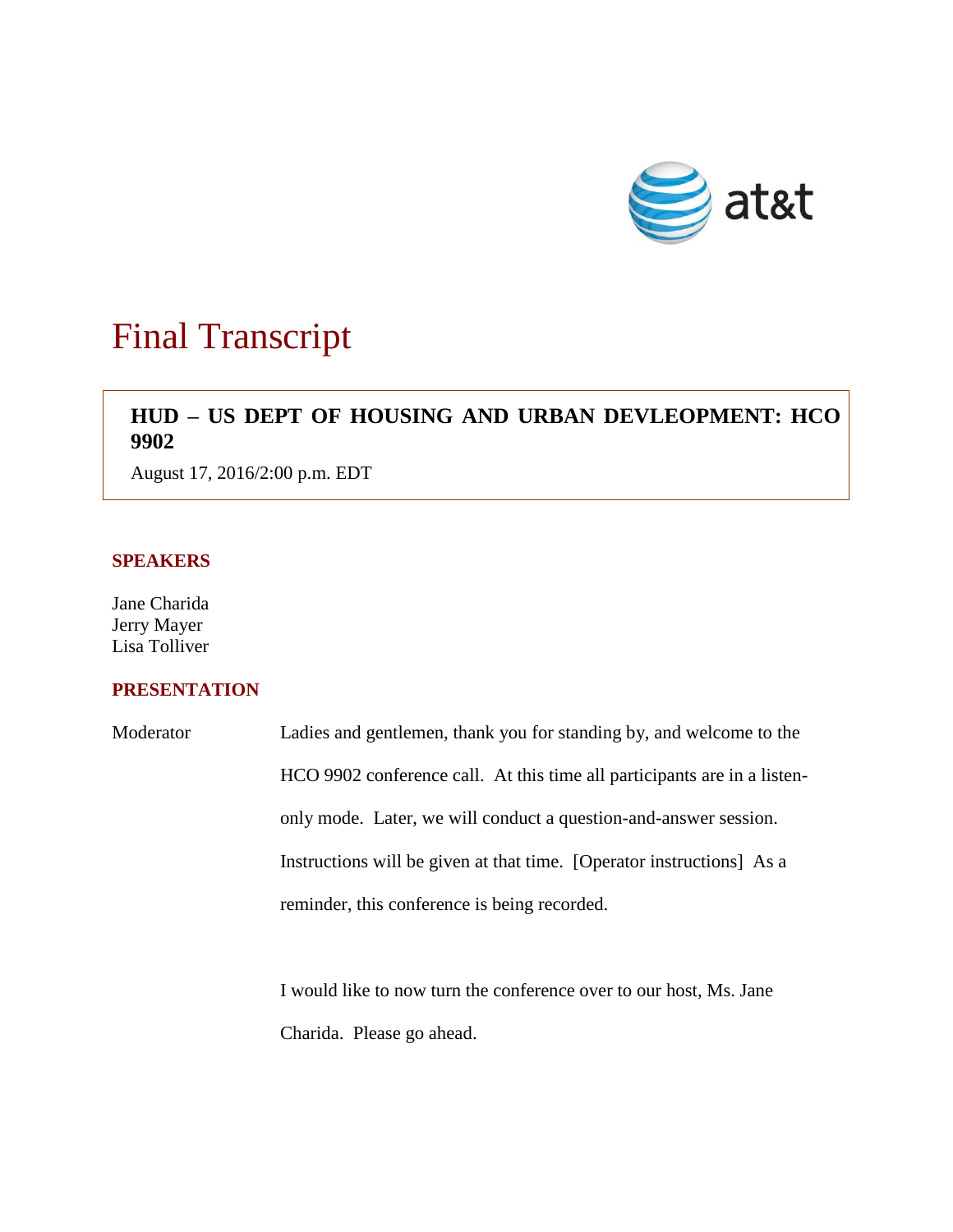Jane Thank you so much. I know you all are anxious to learn more about HCO and the HUD 9902, but I'd like to take a few minutes to go over a few housekeeping details. As the operator mentioned, the audio is being recorded, and in a couple of days we will make that available to you on our archived training site on HUD Exchange. Please be sure to take a look at that if you would like to listen to some of the parts of the training again, or if you want to share it with your colleagues.

> We will have a question period at the end of today's presentation and at that time the operator will give you instructions on how to queue up to ask your questions. In the meantime, if you have any comments or any questions that you want to get down, feel free to use the question box that's in the gray panel to the right of your screen. Just go ahead and type in your questions, and we'll try to answer those if we can, or hold them to the end as appropriate.

> We would also like to make sure that your phones are on mute. I believe there is an operator hold on that, but just in case, you might want to double check. We will do a brief survey. Once the presentation's over, you will have opportunity to share your thoughts with us. We really like to hear your comments. Our goal is to always make sure the presentations are on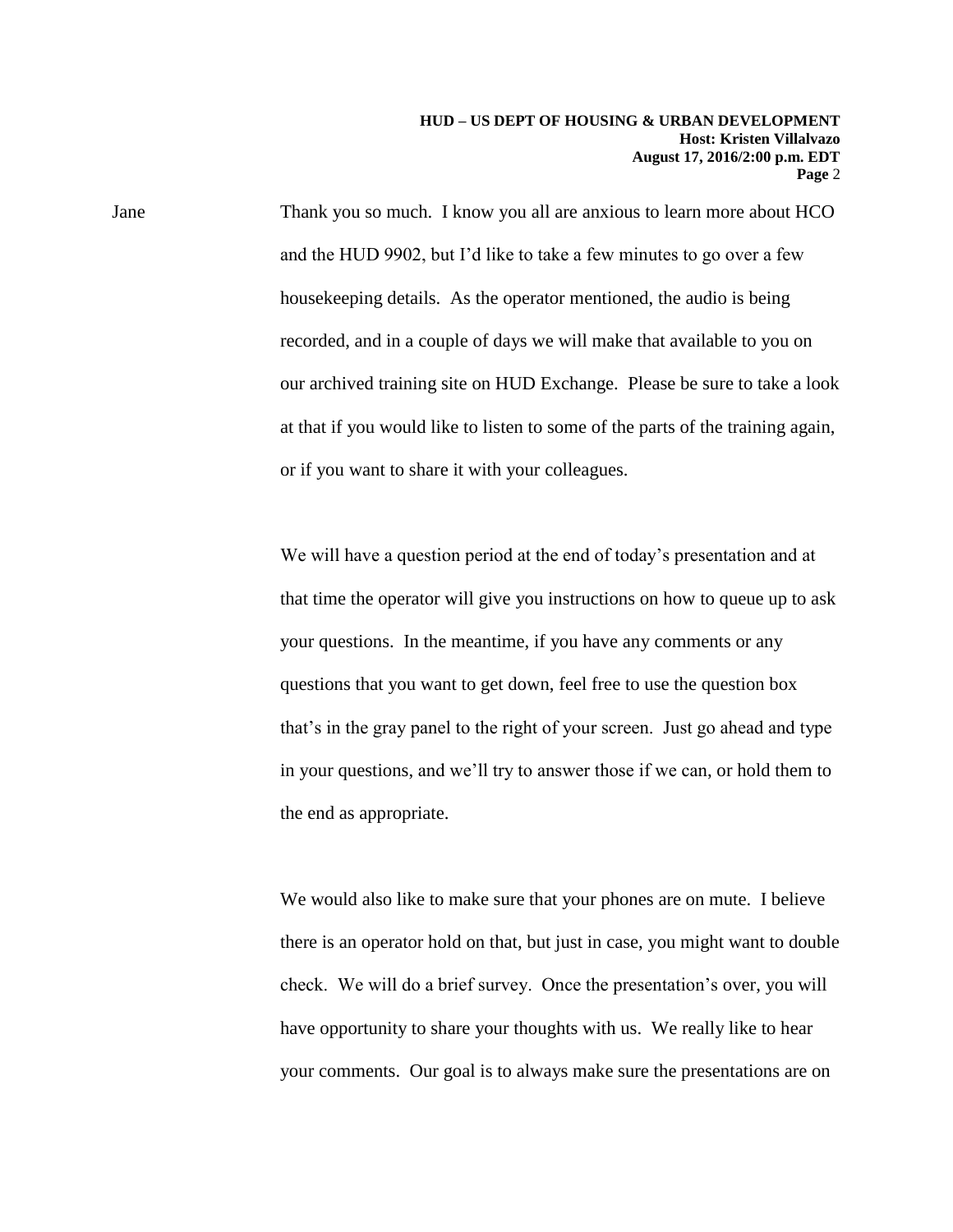point, and what you want to hear, and give you the information that you do need. You will get a certificate of training. It's an email that comes from the Go To Webinar our system, and it will say, "This is your certificate of training." This is the only confirmation you will get, so if you want to, please feel free to print it you and/or save the email for your records.

That's it as far as our logistics. It's my pleasure to introduce Jerry Mayer, Director of Office of Outreach and Capacity Building, who will welcome you today. Thank you.

Jerry Okay, good morning everyone, and welcome to today's webinar on Fannie Mae's Housing Counselor Online System. HCO has been around for about 15 years, and is one of the two most frequently used systems by housing counseling agencies nationwide. HCO is a critical component of counseling and agencies use it to securely manage client files, track and outcomes, and generate reports. We really appreciate Fannie Mae's support for housing counseling with systems like HCO. Our presenter today is Lisa Tolliver. She is the Project Development Manager at Fannie Mae. Like you, I'm eagerly looking forward to Lisa's presentation.

Without further ado, I'll turn the mic over to Lisa.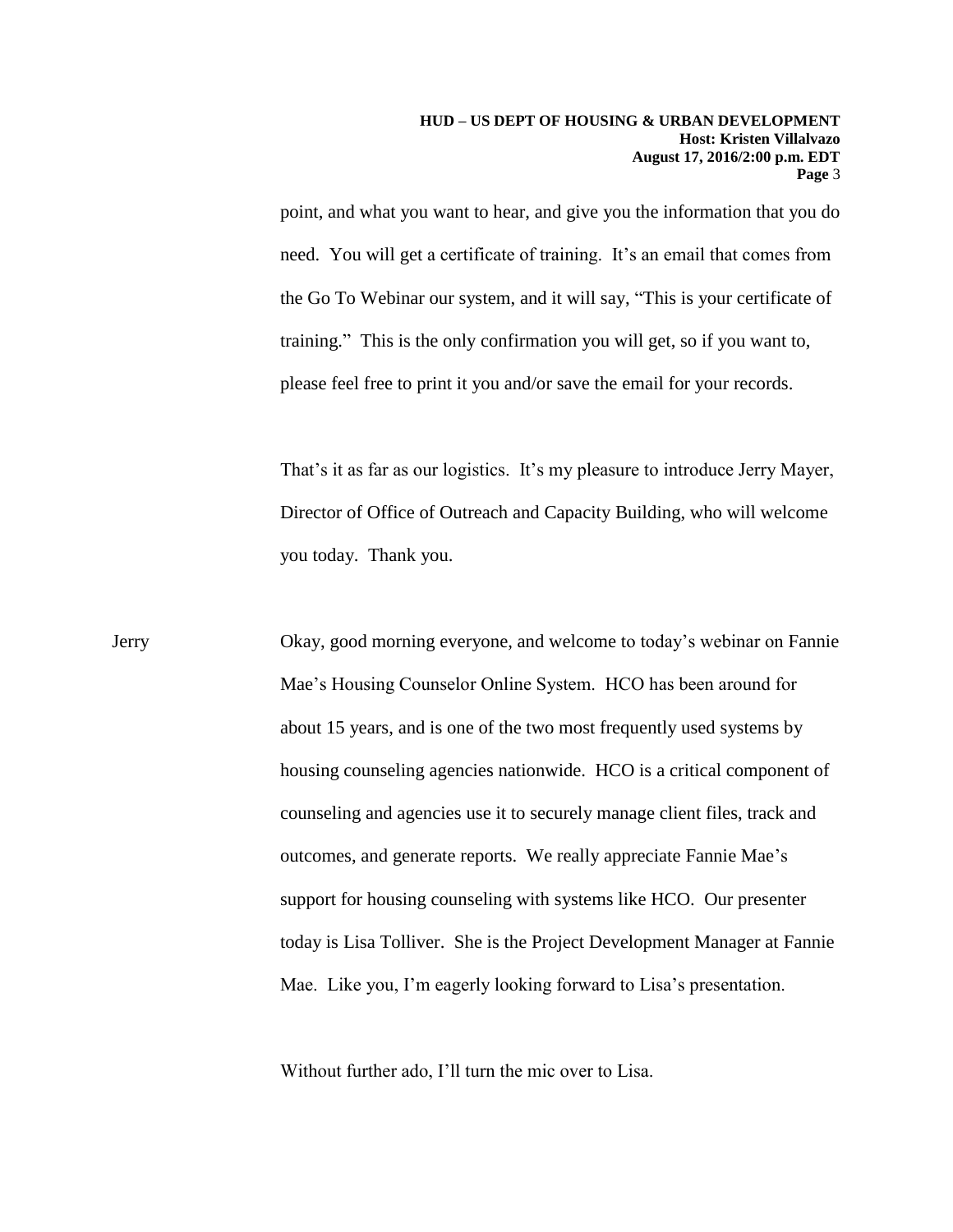| Lisa  | Thank you, Jerry.                                                                                                                                                                                                                                                                                                                                                                      |
|-------|----------------------------------------------------------------------------------------------------------------------------------------------------------------------------------------------------------------------------------------------------------------------------------------------------------------------------------------------------------------------------------------|
| Jerry | You're welcome Lisa.                                                                                                                                                                                                                                                                                                                                                                   |
| Lisa  | Okay, can everyone see my screen? It should be the HCO page. Jane, can<br>you see it on your end?                                                                                                                                                                                                                                                                                      |
| Jane  | Yes.                                                                                                                                                                                                                                                                                                                                                                                   |
| Lisa  | Perfect. I'm going to [indiscernible] for you is the login page. I'm going<br>through this. I know that some of you are current HCO users and some<br>are not. I apologize in advance if some of it's redundant. We want to<br>make sure that we're all on the same page.                                                                                                              |
|       | Right here, this is our HCO login page. On this page, I'll scroll through.<br>It lists HCO news and information so we can customize this on our end to<br>make it useful for you all. It has our toll free numbers listed at the top as<br>well as at the bottom, and there are more details. We'll go over that later,<br>in terms of resources that are available to you around HCO. |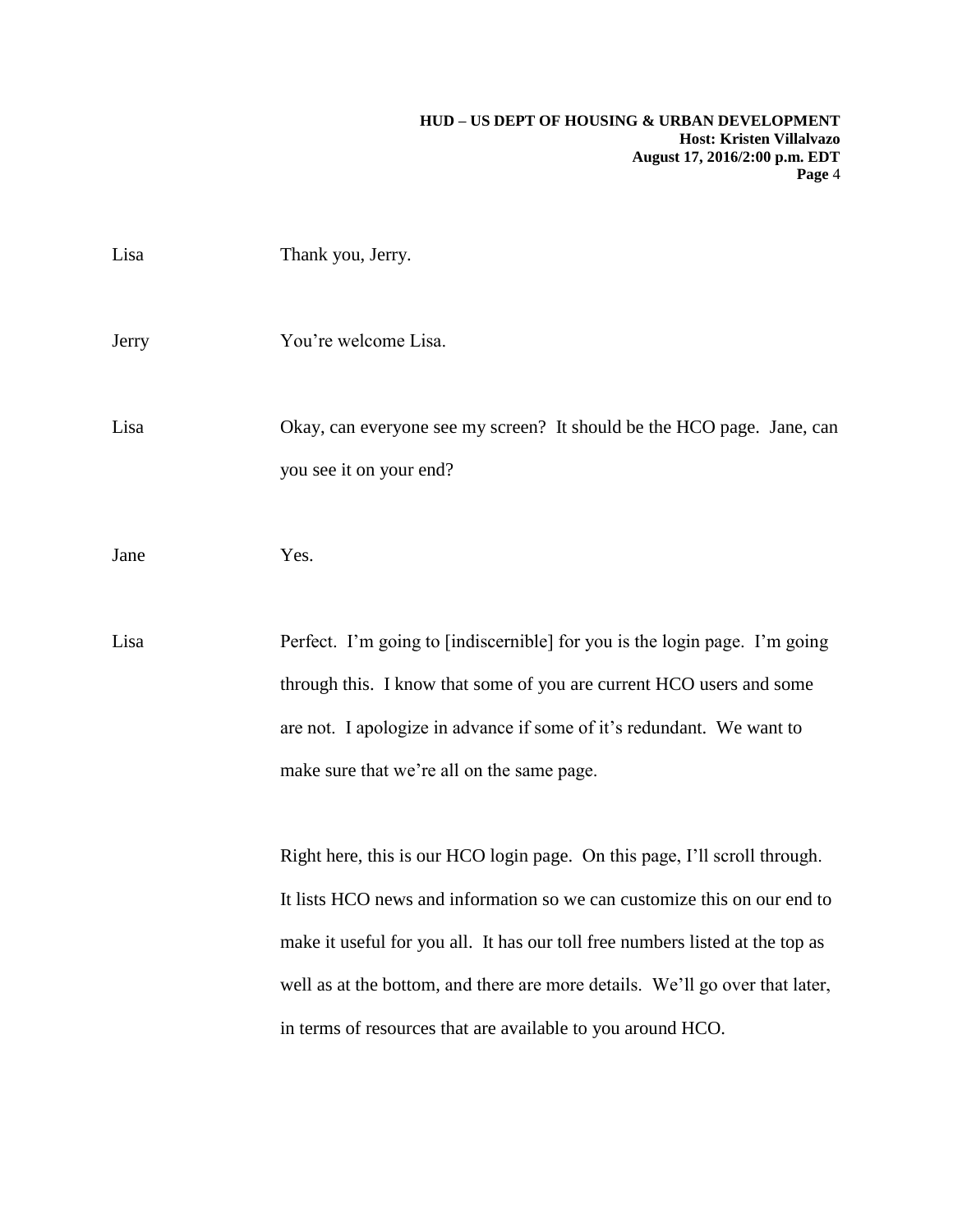So, it's the login page. What I'm going to do here is I'm just going to go ahead and log in. The credentials, just over all the credentials in production, there is actually registration paperwork that has to get submitted, one, to have HCO at your organization. For example, there are some agencies where they're in the process of developing or expanding their counseling division. They know that they're going to move towards an HCO or—so one, it's a requirement that you have it at your organization, at your agency.

Two, once you've established it, and then you have the users, each user will receive his or her own ID by filling out the registration paperwork. Once you have that, Fannie Mae will send you your actual user ID and you'll have instructions; you can set up your own password. So, it's just a requirement around strong password. Other than that, you can set one up based on—I know we have so many passwords, so you can make it something that you use pretty frequently.

Okay? I'm logging in, and what we have here is our login page, and this tells you by default, as you can see at the bottom in the search, it tells you and brings up any cases that you may have worked on in the last 30 days. It's going to start—this additional assign to is going be reserved for your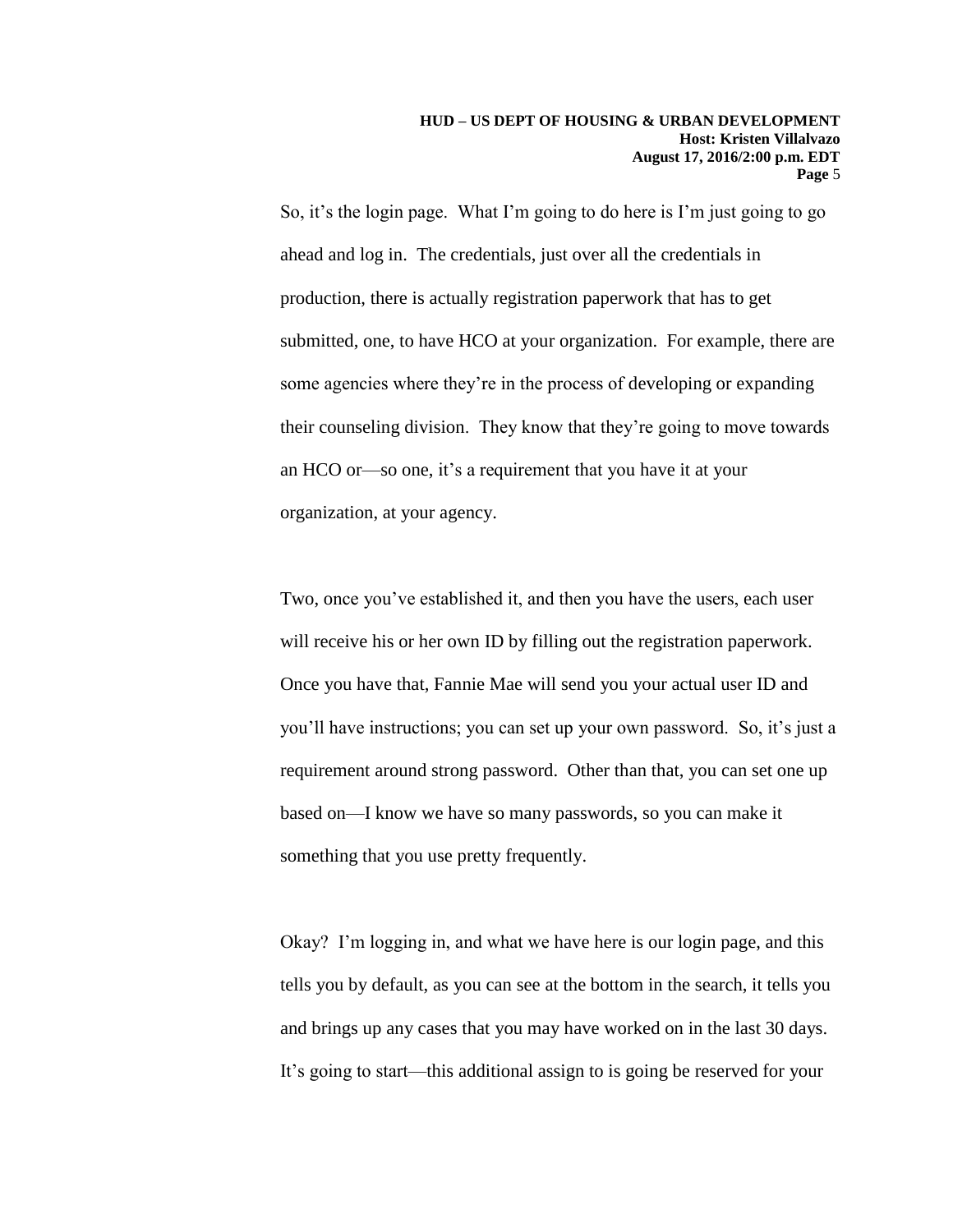agency admin. You have three different roles, three different levels for HCO. That assign to is only going to show up if you have a counselor plus or an administrator role at your agency.

If you have the counselor role, as many of you may have, you're only going to be able to look at cases only that belong to you. You will not see that assign to. I have that without we can demonstrate what would happen across your agency, whether you're the administrator at the agency or you're a counselor plus, an upgrade from the counselor role. Again, this page is going to show you not just the active cases you have, but these menus are going to show—they're going to be standard across the board. You're going to have from your home all the way over to your resources.

What's going to look different is on the administration. Again, the administrator, their menu is going to be pretty extensive because they're going to set up and customize HCO for use at your agency. Otherwise, you will have the ability to update your own profile. For example—but your administration then you will not look as extensive if you're not your agency administrator or have the other role of counselor plus.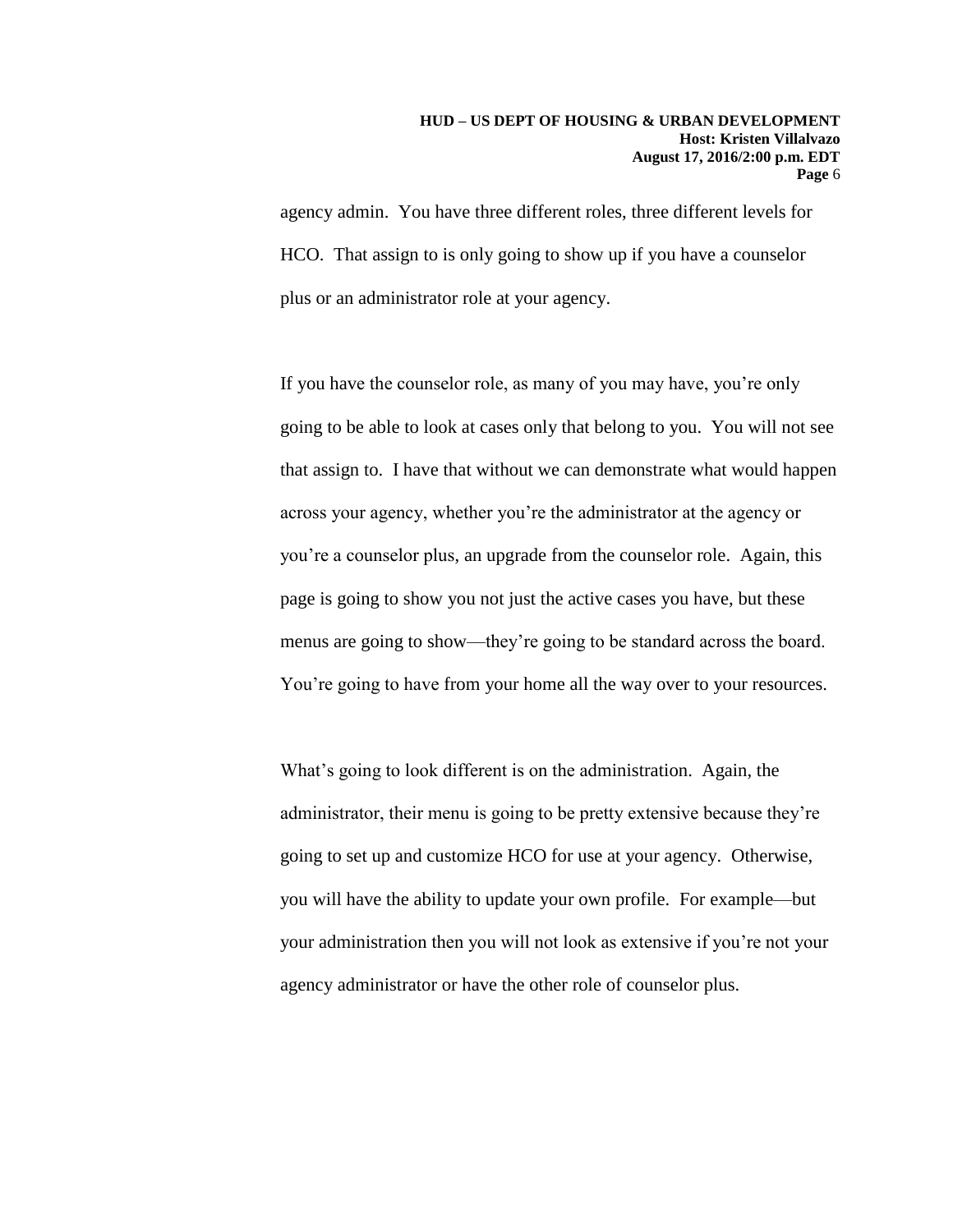As well as down on the right, on that homepage are the tools for the credit report. This used the most frequently and through the credit report, you would put in your credentials, you work with your credit provider outside of HCO. You do a quick setup. This credit report will allow you to actually pull a credit on a borrower, one of your clients and get the results back in HCO.

It's going to go with whatever credit provider that you have a relationship with. For example, Credco is one that's commonly used. If you're working with Credco you would get your credentials from them. HCO does not have any record of credentials as it relates to credit. If there are any credentials or if you have questions about credentials or your contract, you would to work directly with your own credit provider.

Okay, and a series of calculators, I won't go through those, but you will notice that there are some with globes next to it. A globe means that that that particular output can be in English and/or Spanish; you can toggle it through it pretty quickly.

We're going to just open our customer. Again, we're going to focus on the HUD 9902. I just want to go through some of the logistics of what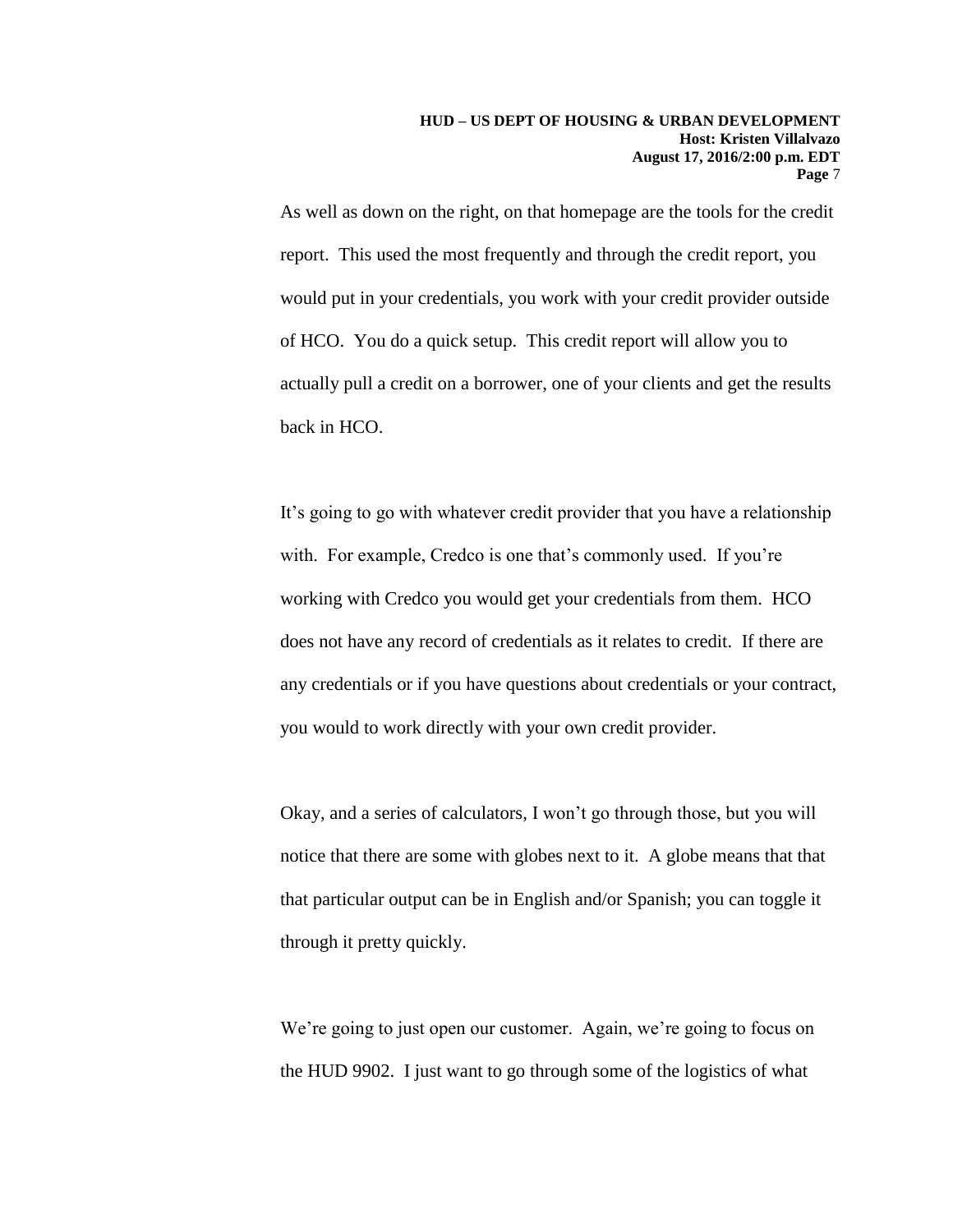you may see. Once you open a case file, everything to the left on that case file menu is specific to that customer. In this instance it's Ken Customer is my borrower. If I want to see anything about Ken Customer, whether it's his address or I need to make any updates, or notes, or reminders, etc., by opening that case file of your client, you're have access to all the details pertaining to that client so you can update them appropriately.

Okay, we'll go back and at any time, to get back to that homepage, if you just click your home button, it takes you directly back to where you were. We're going to again do a deeper dive into the HUD 9902. That option of the report, the menu option is across the page. The external report is your HUD 9902 is where you would come to launch that.

On the menus, just very quickly, the HUD submission is when you're ready to submit your report to HUD. HUD submission alerts will give you an idea if there is missing information that HUD requires, etc. Your HUD submission history is going to give you—we don't have an ID, your client manager, we don't have an ID. You all have your ID, but the HUD submission history, when you go to that page—and I'll click on that.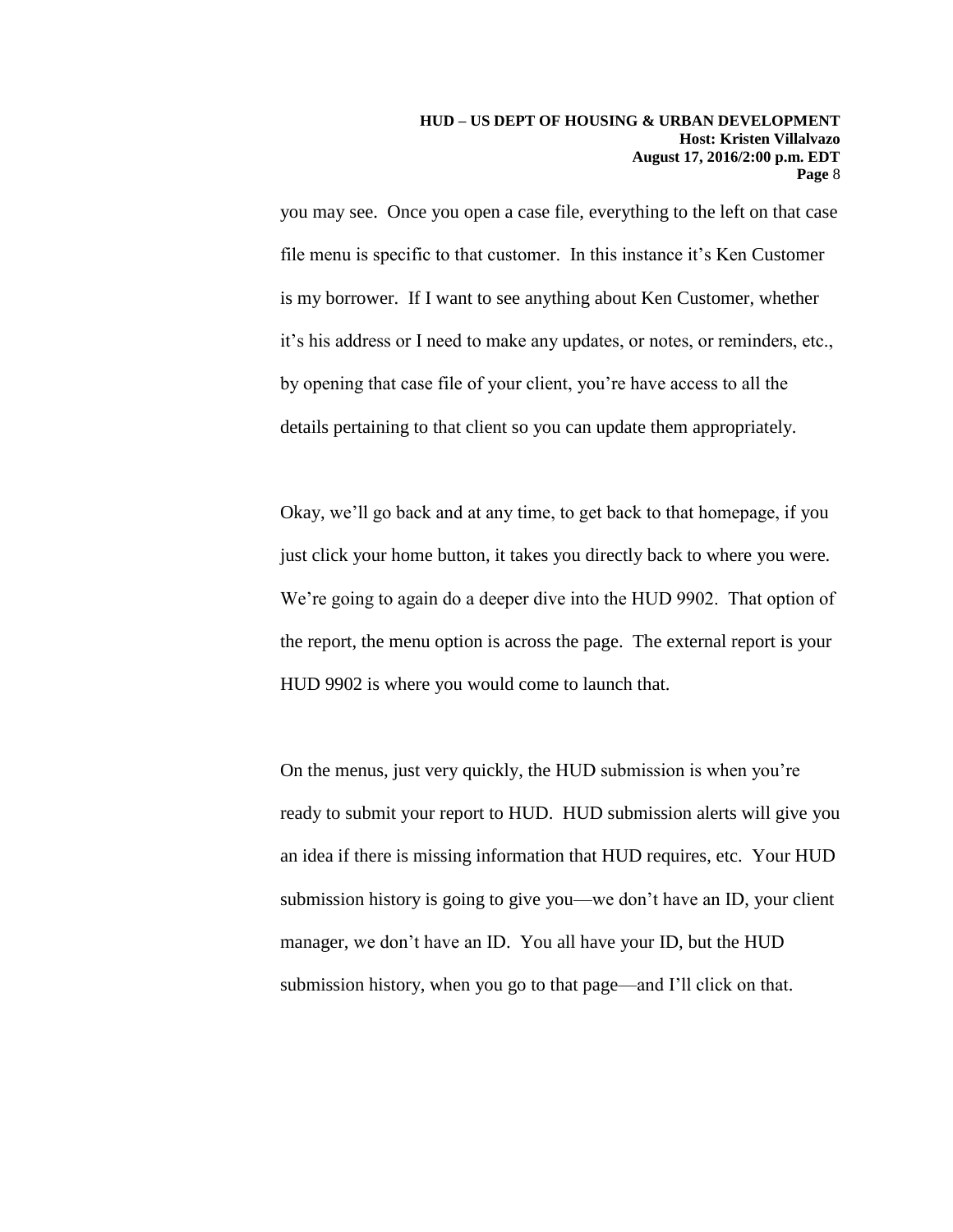You can look by date. It's going to give you a list—based on this date criteria—it's going to give you a list of your submission attempts to HUD whether they were successful or not. Any time you can connect to this submission history page if, for example, your previous colleague had reporting responsibilities, but they're no longer at the agency, and now you have them, and you're not quite sure what was submitted, what was not. By coming to this page and searching, it will give you a snapshot of what was done in what period.

Even though I don't have a submission, but this is going to be pretty standard. It's going to list all the fields. The status will tell you when they left HCO, and HUD status, depending on the report of the check status. What happens is once you do a submission that's successful, it gets— HCO puts it over into HUD's queue where it says HUD.

When you get a chance, here is a new submission, go ahead and check it. So, checking status is very important because it will tell you although your submission was HCO, did HUD accept it? By checking HUD status and going through there, as soon as HUD has checked your report, if everything was great they will feed back the HUD status. Or if there are errors, either way they will feed it back, and we will report to you and say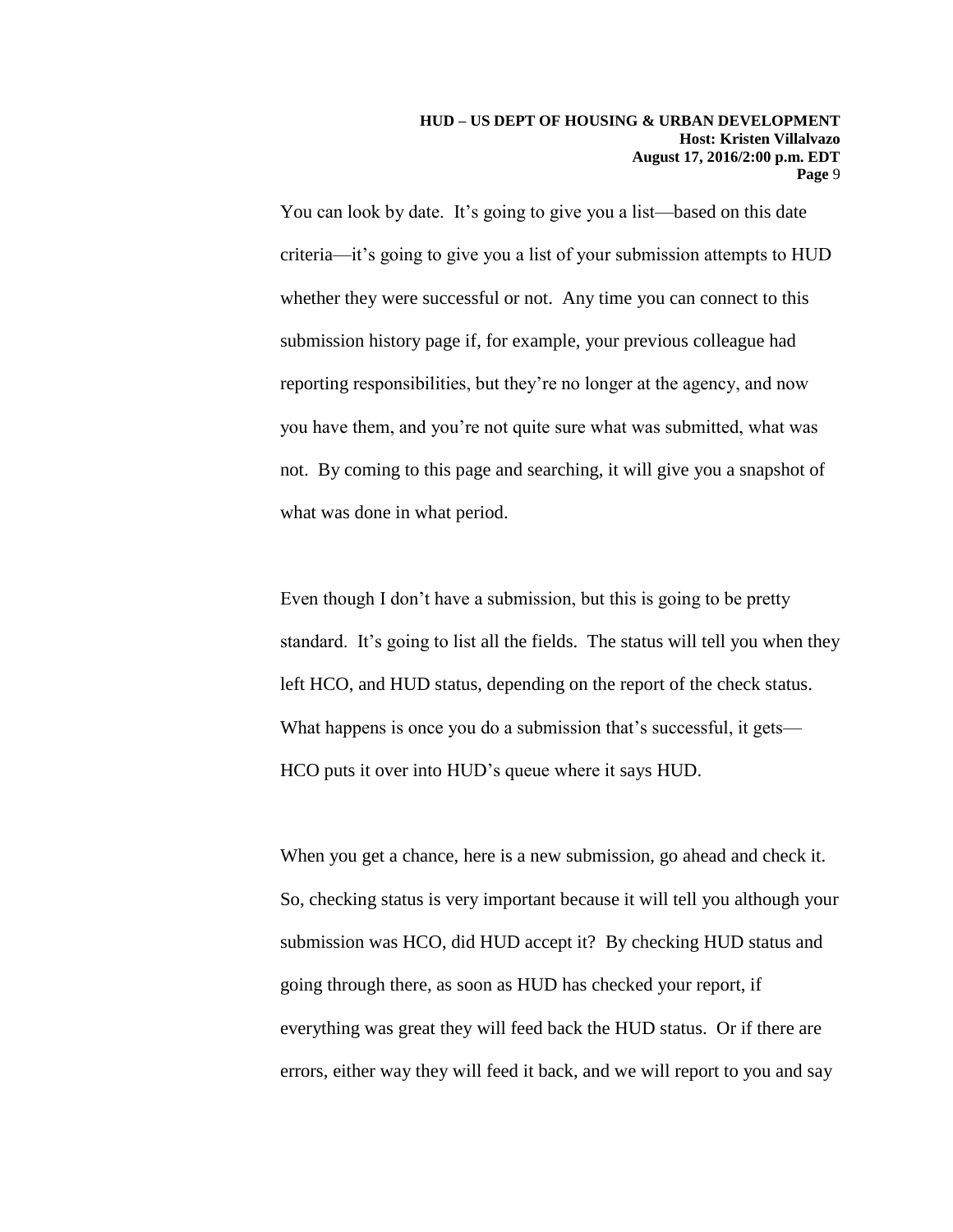yes, it's successful, HUD processed it, or HUD found some errors. They'll be checked. For example, one business checks do your HUD 9902 counts match up, or what are they expecting? Are you reporting something they didn't expect?

As an example, a new counselor joins your agency and now you're doing a report, but that person actually facilitates their clients through your agency. So, they're brand new; HUD has never of them before. One of the errors when you're trying to submit your report, HUD may come back and they'll do a check, and they'll say, "Who is this?" Within HCO, the HCO will go through that, but that's a common error that may occur.

Your information link gives you not just the statuses, the three HUD statuses that we just talked about, but it will also give you the common errors that happen and how to fix it. If we enlarge this it tells you the common ones, what it means, and how to fix it. Once you correct the data accordingly, then you can resubmit the HUD.

Let's just go through the actual HUD submission. Again, coming under the external reports, HUD 9902 and HUD submission. At this page, you have the option—this tells me—if you look at the summary it tells me I'm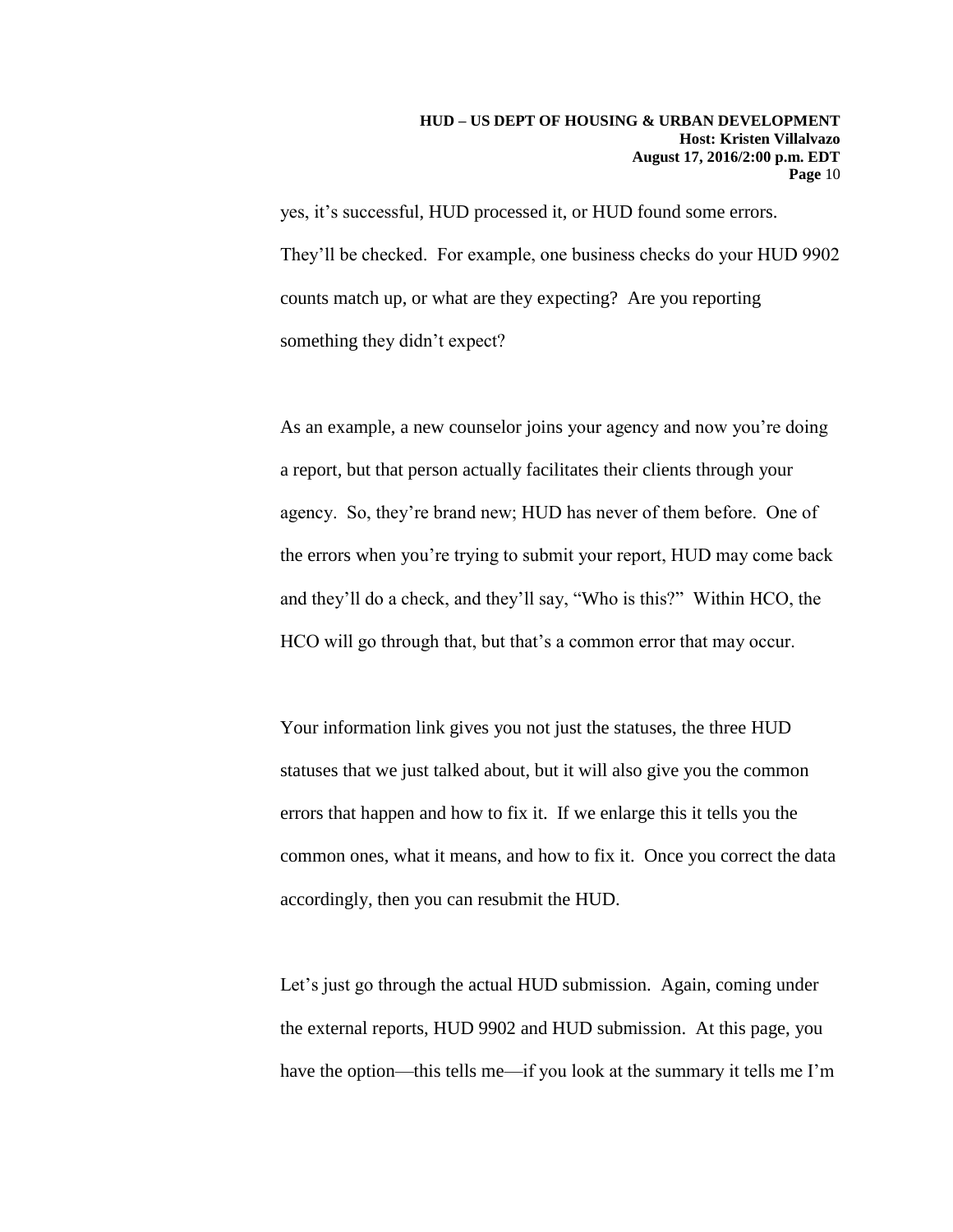submitting a HUD form for the quarters one through three and the dates. Any time, if you want to submit something differently, by coming in through change such criteria. For those that do the reporting, you're most aware that previously, HUD accepted manual reports. If you wanted to update anything about your agency profile, counselor, anything, you had to actually log into HUD system and manually make those changes.

Well, with HUD automating their reporting, they're now allow you, if you're having changes at your agency, your website, your location, you want to report that to HUD, you can choose the agency information and go ahead and submit that accordingly. Again, once you've submitted these in this order one time, there's no requirement to go back and submit an agency transmission again, because there are no changes at your agency. You just want to continue to send over your form, your HUD 9902 to your HUD. Okay, sorry about that.

Try to open a new tab. Jane, could you please take—I can't get—can you please take back the option, so that I can try to reopen it again, please? Thank you. Sorry about that, everyone, not sure what happened there.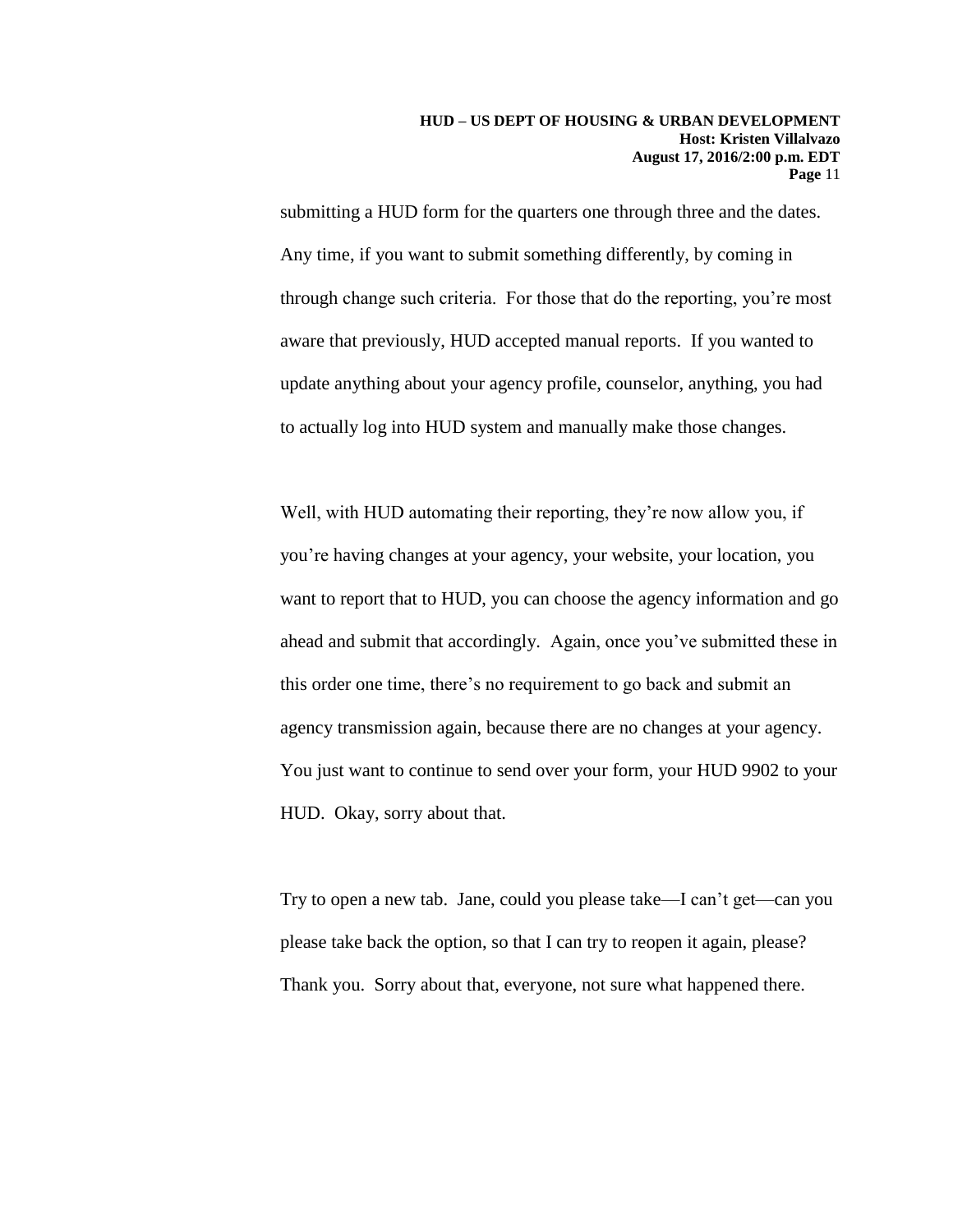| Jane | While Lisa is getting back online, I'd like to share this slide with you. It's   |
|------|----------------------------------------------------------------------------------|
|      | the user guide for the housing counselor online tool. This link will get you     |
|      | there. There's a whole lot of information on there that could be helpful to      |
|      | you, and this handout is attached to today's webinar, and will also be part      |
|      | of the archive. That way—                                                        |
|      |                                                                                  |
| Lisa | Thank you, Jane. Thank you, I'm back up, so you can return the control to        |
|      | me.                                                                              |
|      |                                                                                  |
| Jane | Okay, thank you.                                                                 |
|      |                                                                                  |
| Lisa | Thank you. Okay, thank you. Sorry about that, I'm not sure what                  |
|      | happened on my end. So as I said, we're going to go through the process.         |
|      | Again, external report is where you find your HUD and HUD                        |
|      | submissions. For the purpose of this, we're going to go through the form.        |
|      |                                                                                  |
|      | What this is telling me is that this could just tell me this case is eligible to |
|      | be submitted over. There are four reports at the bottom. You do not have         |
|      | to—in order to send you report to HUD, in the past, I know you had to            |
|      | manual, you mailed it or emailed it to HUD, update HCO. There is no              |

report that you have to send over to HUD. By virtue of doing this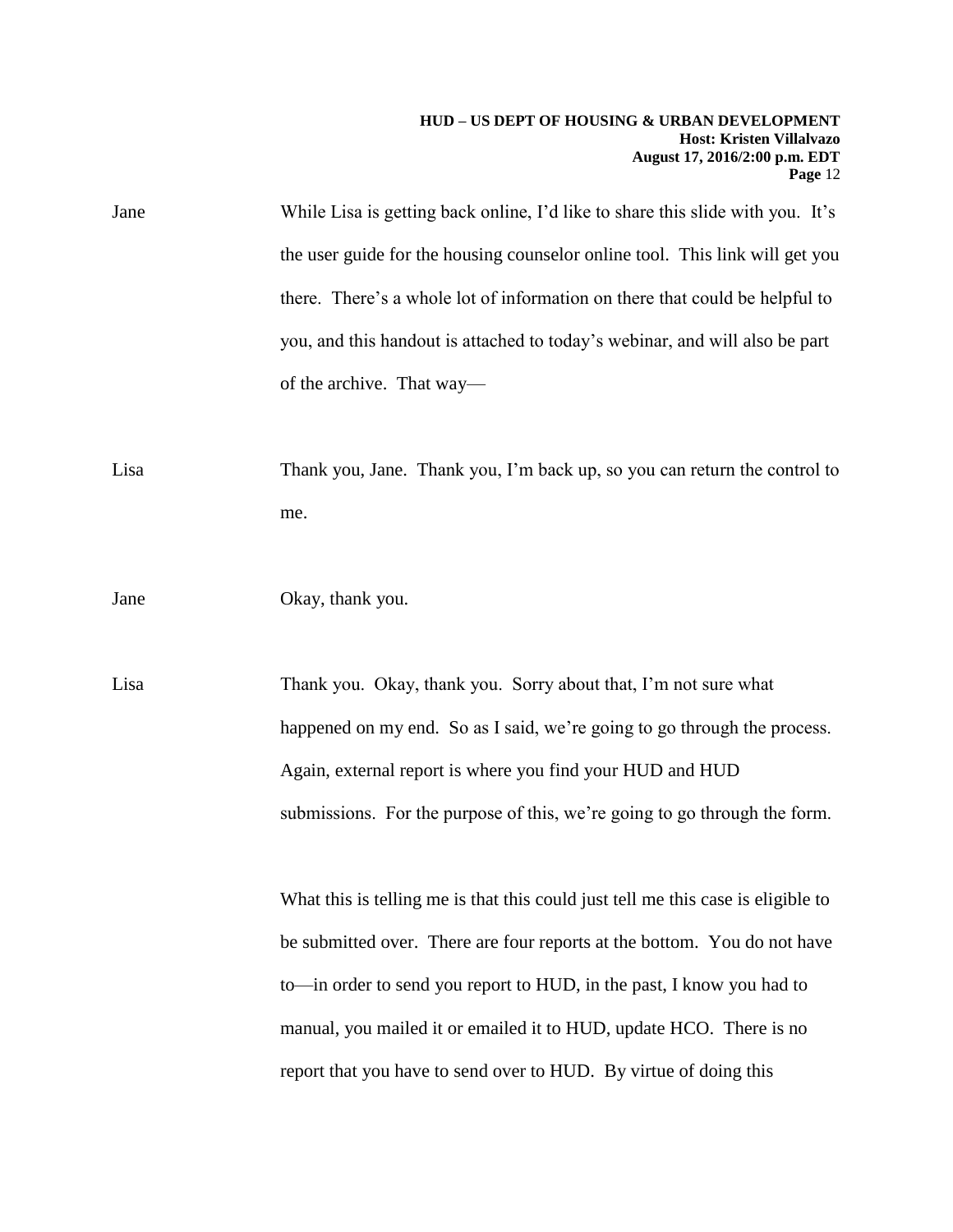submission that is your report. So, HCO will bundle it and send it over to HUD. Again, these download reports are not required, it's optional.

We'll go ahead and start the submission. The next is going to be your checklist screen. Your checklist screen is going to—based on the previous screen when you select the type of report, your checklist screen is going to look a little different. It's going to be updated according to whatever type of transmission that you sent over.

In this case, I did the form, and it's telling me that I had—as we saw I have four cases that are eligible that have sections 8 or 9, your education, your appointments, and any of them with missing; there are not any missing, and four. When you're running this report, when you're running through this, if this middle section says that you're missing some information, it's a great time to go over to your [indiscernible] and see exactly what's missing so that you can get full credit of what the services that you've done that get reported to HUD.

These are cases, non-cases, with students, there are two. Just to clarify, in terms of your education, you have two types that occur during the period. You may have one of your clients in that class, or you may have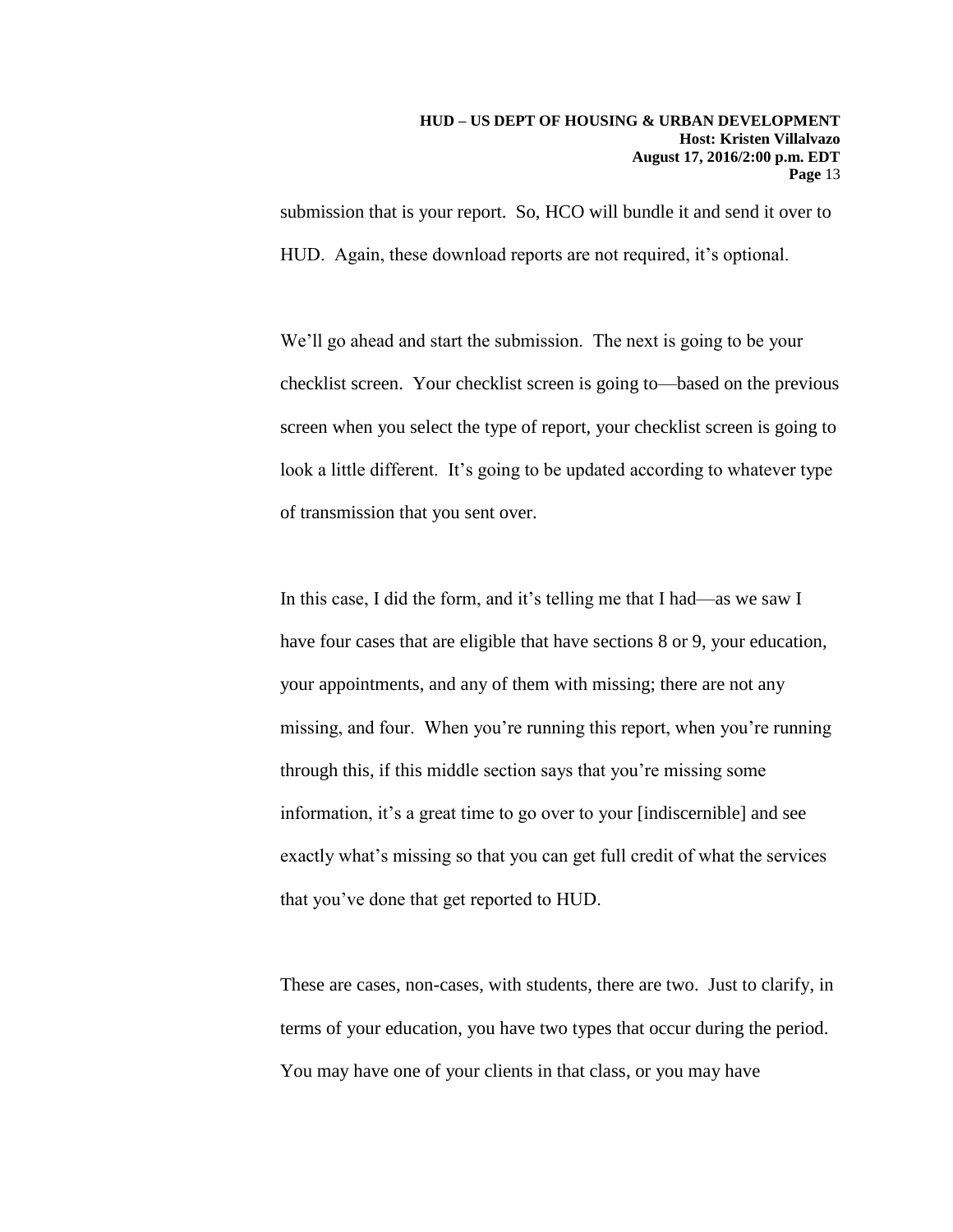advertised your class, let's say on your local radio station. You'll have a walk-in, you'll have someone that's interested and they will walk into your agency. There is no need to make them a client until they actually are a client. HUD will give you credit—if they've attended that class, you will get credit for it. There is no need to make them a client until they actually become one, if they come back for a one-one-one appointment, for example.

As long as they stay over in the education module, and all the data is entered for them, you will get full credit for that person that walked in. You want to make sure—that's what this count would represent at the bottom is these are going to—it's two of them that may have included some of my clients, but also a walk-in person.

Okay? By hitting the continue button it will take us to the next page, and you're at the last page of the process. Before you go over, before you submit it to HUD, you have the option, you have two links there because as you saw, I had some class students. Either link is going to show you both. If you don't have any students that attended any classes, whether they were clients or walk-ins, then you're only going to have one link.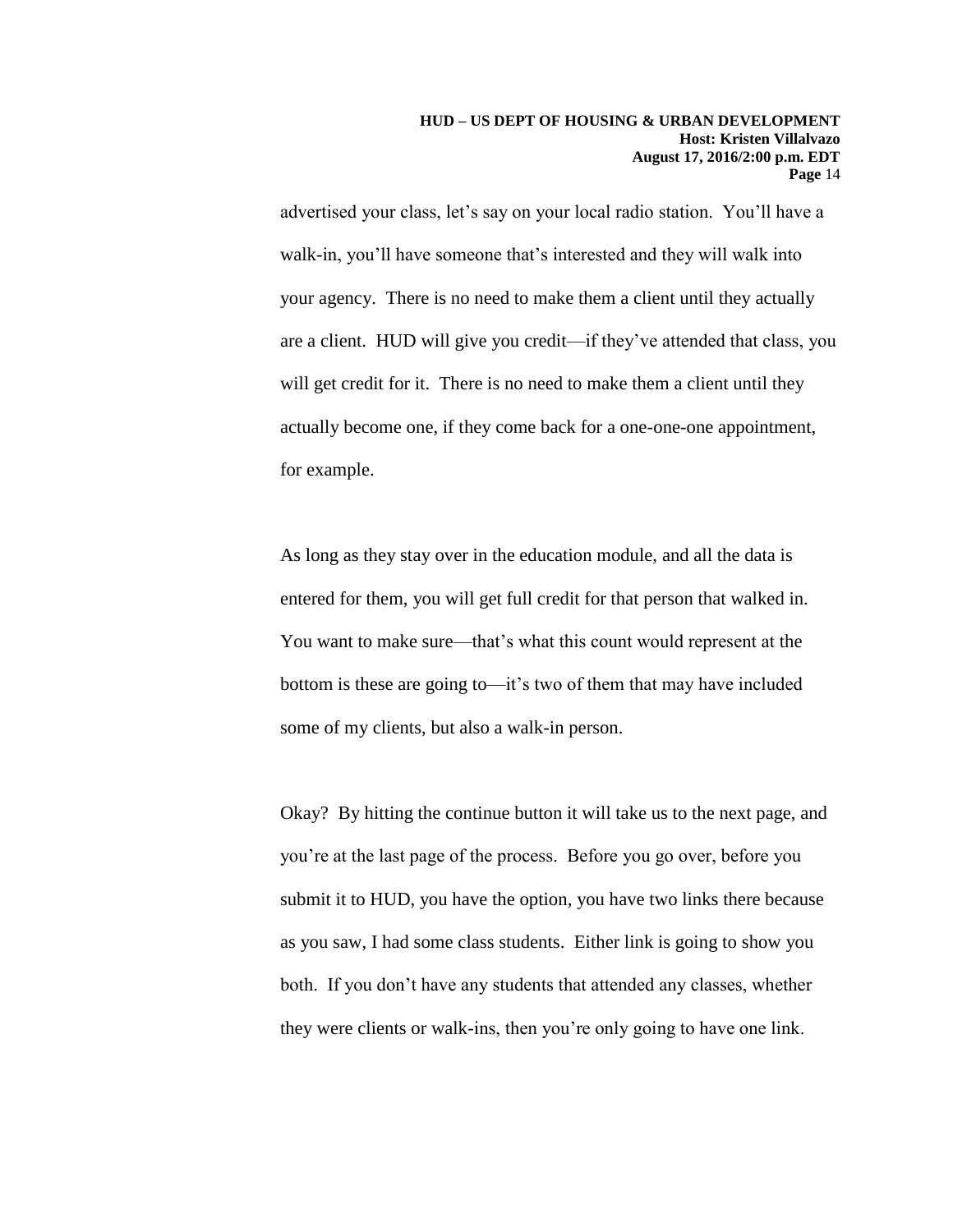Either way, you can do up the submission data and when that report, you can open that report; it's on Excel. And can everyone see that? Jane, can you see the report?

Jane No, I cannot, just your main screen. It says it's running a security scan?

Lisa Okay, it's telling me on my end that the screen sharing is now paused.

- Jane One moment. How is that now?
- Lisa Is that visible?
- Jane Yes, we can see the spreadsheet now.

Lisa Okay, perfect. I just opened, what I did, that submission link that was on the page, I just opened it. As you can see, it looks like your HUD 9902. It's going to give you a count of your SNS, your race, income levels, your sixes, fixed your role status [ph], your limited English proficiency that you recorded, whether or not you have those that attended a four-year education, and anyone that came in for a one-on-one appointment, as well as impact.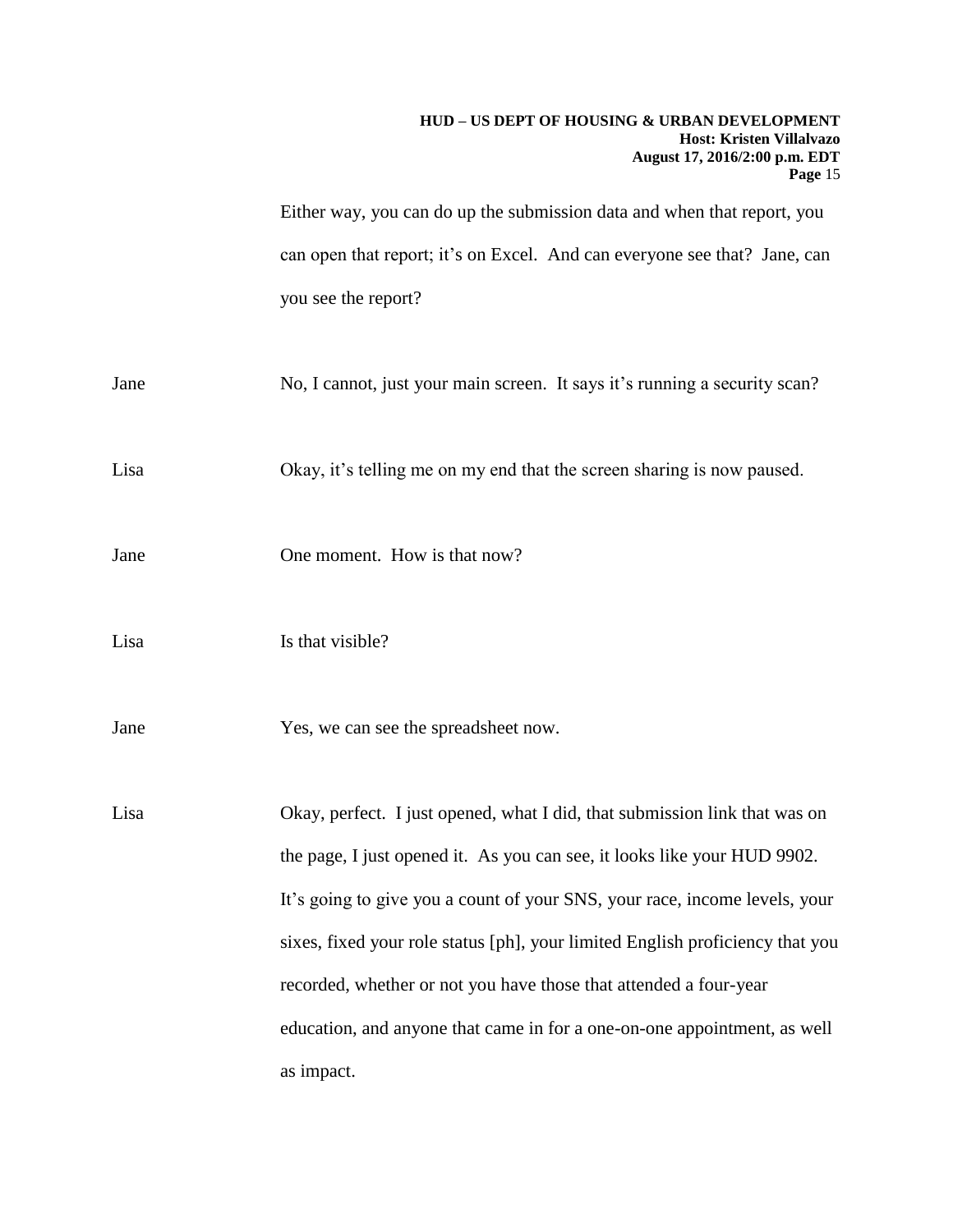Around impact, if you're in the process of counseling, and you don't have an outcome or an impact yet, previously HUD required that you had to have a result before they wanted to know about the person. Understanding that sometimes when you go through it, maybe you don't have an outcome yet; you're in the process of doing it. They've attended a class, but you're working with them around the appointment, so you may not have an outcome or an impact.

HUD is going to allow you to report that activity so you get credit for it whether or not you have an impact. Impacts have become optional at this point. You can see I only have one reported, although I'm getting credit for some counseling as well as some one-on-one's. Again, your impacts may or may not be represented.

Okay, and then also on that report, another—as people get education, what this is going to tell us is that this first column is just session ID. It's going to correspond—these are all the people that have attended. You can see I have one called "student walk-in," so this person is not a client; they walked into a class.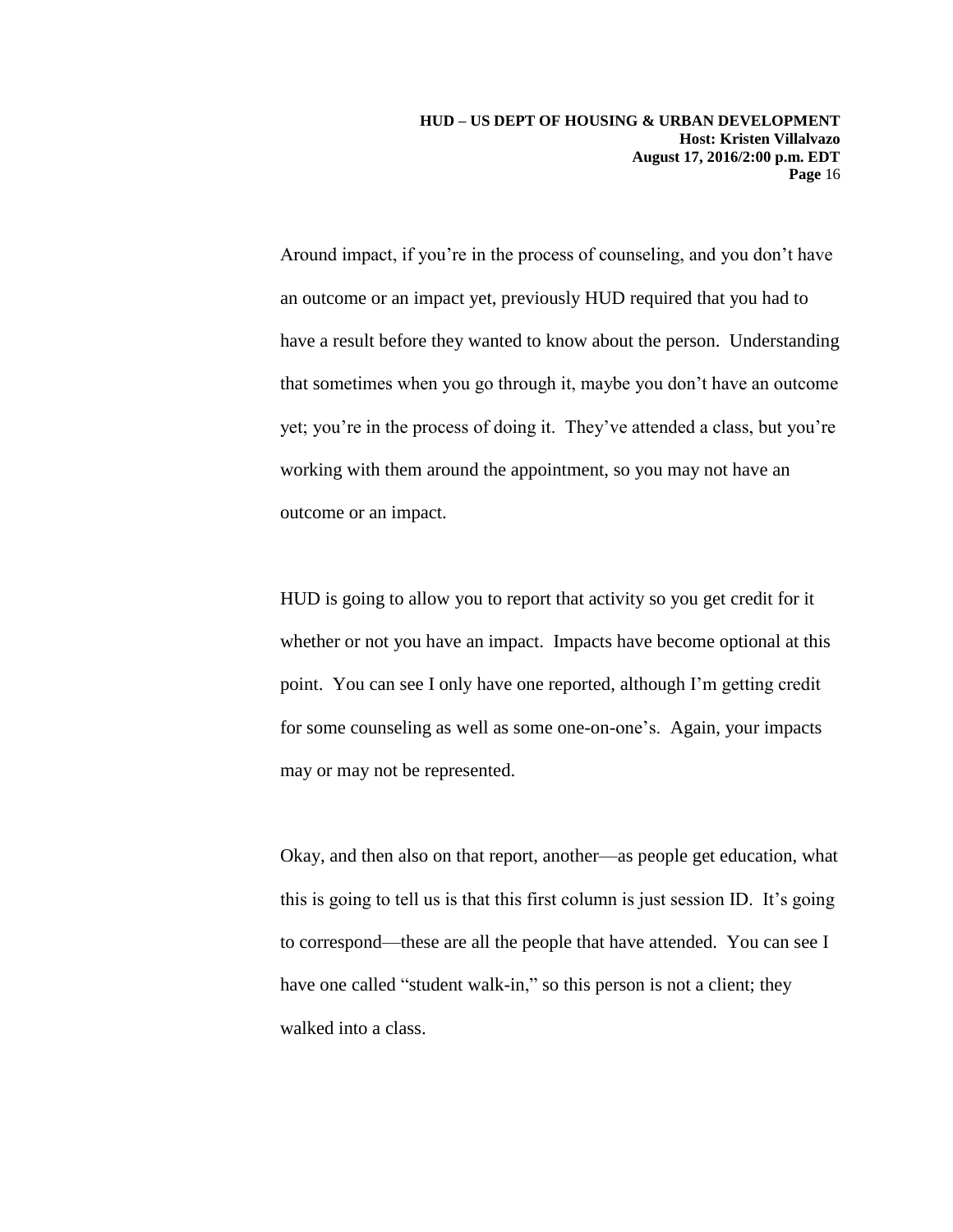The first column is the actual class ID. Using the first one as an example, their session is 7055. If you come look at the top of the sessions, you'll see they attended this session, and this one occurred on this date, etc. If, in the report you scroll over and you find out it's missing some information. You can very easily figure out what class they attended, when it was done, and then you can go back over to your class calendar, pull that class up, look at the attendees, and update whatever information you need to that's missing and then resubmit the report. That's one of the errors, one of the ones that may get caught when you try to do your submission to HUD because it's missing some of the required data. Again, this report can give you exactly what class, and who needs to get updated appropriately,

Okay. I'll close that report. We'll go back over to HCO. Again, getting there was through look in the submission data [ph]. Looking at that report tells you exactly what's going to go over to HUD, or what's going to get sent. You have the option to look at that report, and look over it before it goes to HUD, and you have a decision point of if there is—there any data that you want to make sure gets represented, or someone's not on this report that should be, you have the option to preview it before it actually goes to HUD. If you're great with it, and you're ready to submit it—again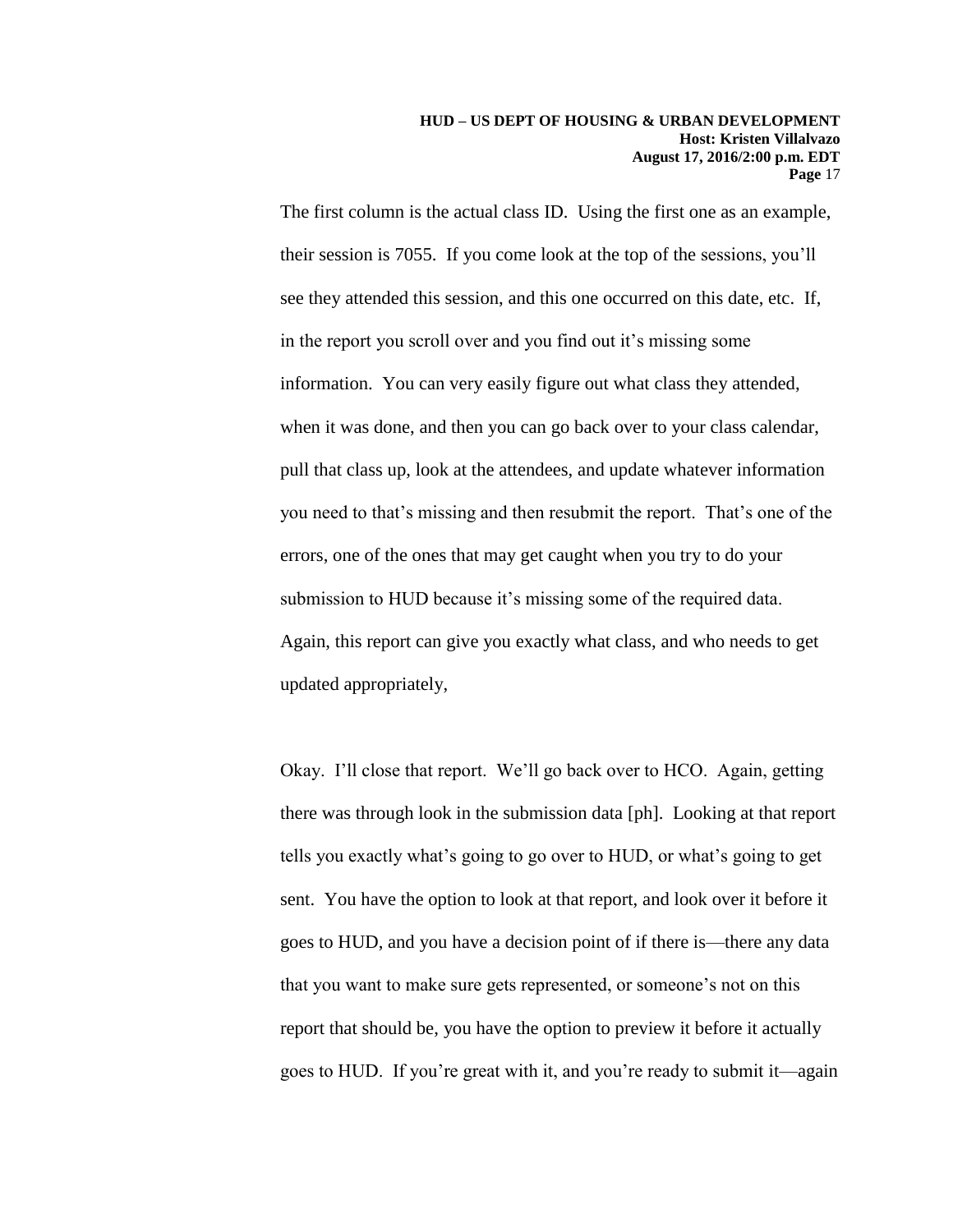I can demonstrate it, I don't have credentials, but authorize simply says, and there's language there that by doing authorization, you're authorizing Fannie Mae HCO to send your data over to HUD.

By submitting authorize, at this point you will be required to enter in whatever credentials you receive from HUD on your HCO credentials. That's what you will put them in. HCO packages the exact information, we send it over to HUD, knock on their door and say, hey, someone's trying to come in. If you get a message they're invalid, it's not HCO, it's HUD. We knocked on the door, and they said I don't recognize this. You can just go ahead and try again. Maybe you just made a mistake or a bad finger [ph] or something. Go ahead and send it in. We do, and then the final piece is to submit to HUD, to actually submit your report over to them.

I'll go ahead and cancel out of that. Now let's spend some time in the let's talk about the submission alert. This submission alert, there are two types. There's the HUD 9902 alert, as well as the HUD submission. Again, the information link at the top of the page is going to talk specifically about the page you're on and give you guidance and help accordingly. Of these two categories, your HUD 9902 alerts are soft edits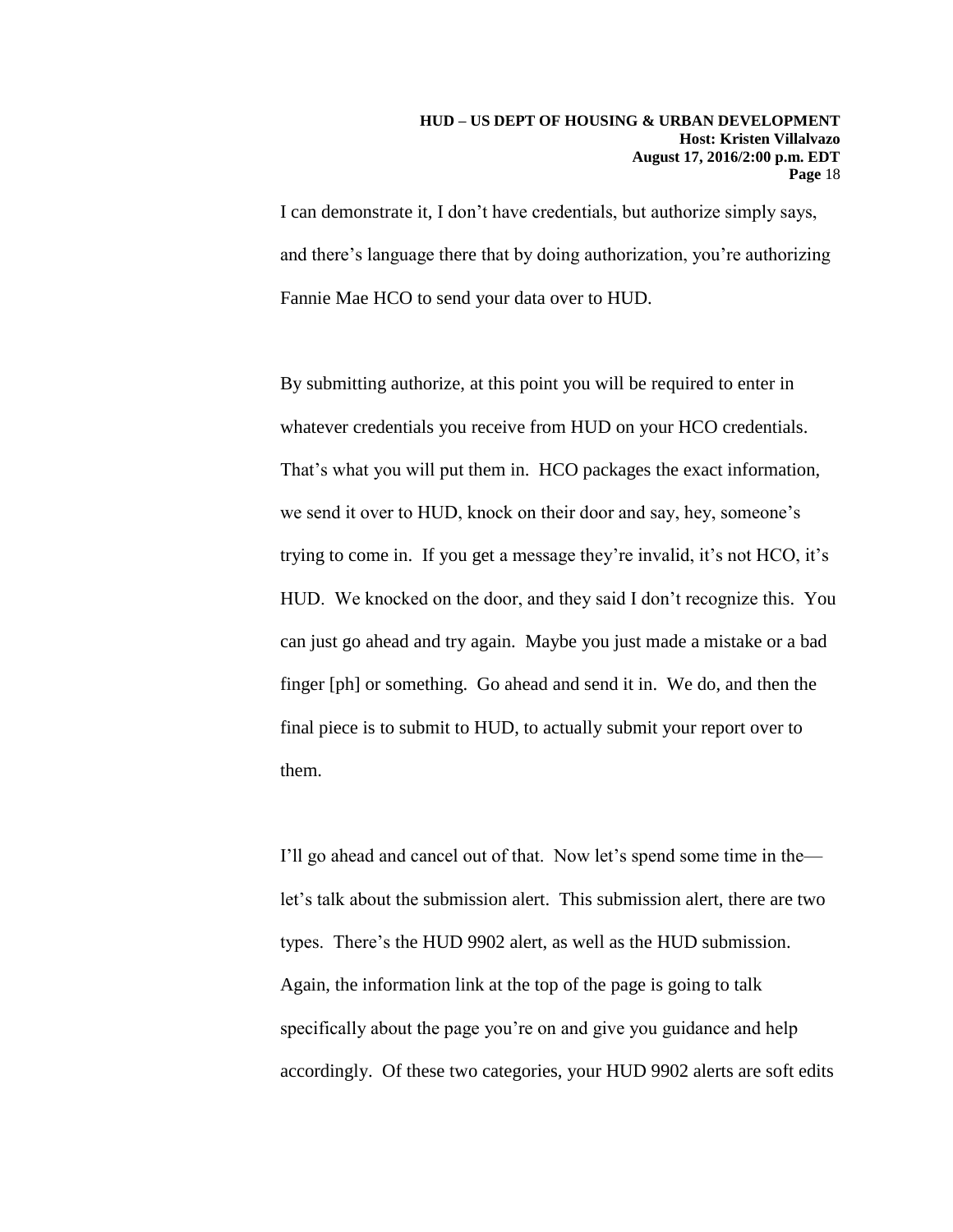[ph]. HO's going to say, well, based on the fact you said the person had a trait, a client, you registered them for a class, but it's not a section 8.

For example, someone you've registered for a class, you have them marked as attended, you don't want them to show up on your HUD report because that person was registered but they never showed up. You need to re-register them for another class. If you see that HUD 9902 alert, again, your alert, any that come up will give the alert type, your HUD 9902 or your soft one, things that just look, based on that, using that as an example.

You will make the best decision, and you're the best judge of that. You know that hey, I know about that, I don't want that client to get reported, because they didn't attend the class. Conversely, your HUD submission alerts, if there are any HUD submissions, these are things, for example, if they're missing data, you haven't specified something based on the HUD requirements. All HUD submission alerts must be cleared before you can actually finish your report.

Again, looking at the information on the right it talks about this. Your HUD 9902, this helps as a refresher. It goes through, it tells you that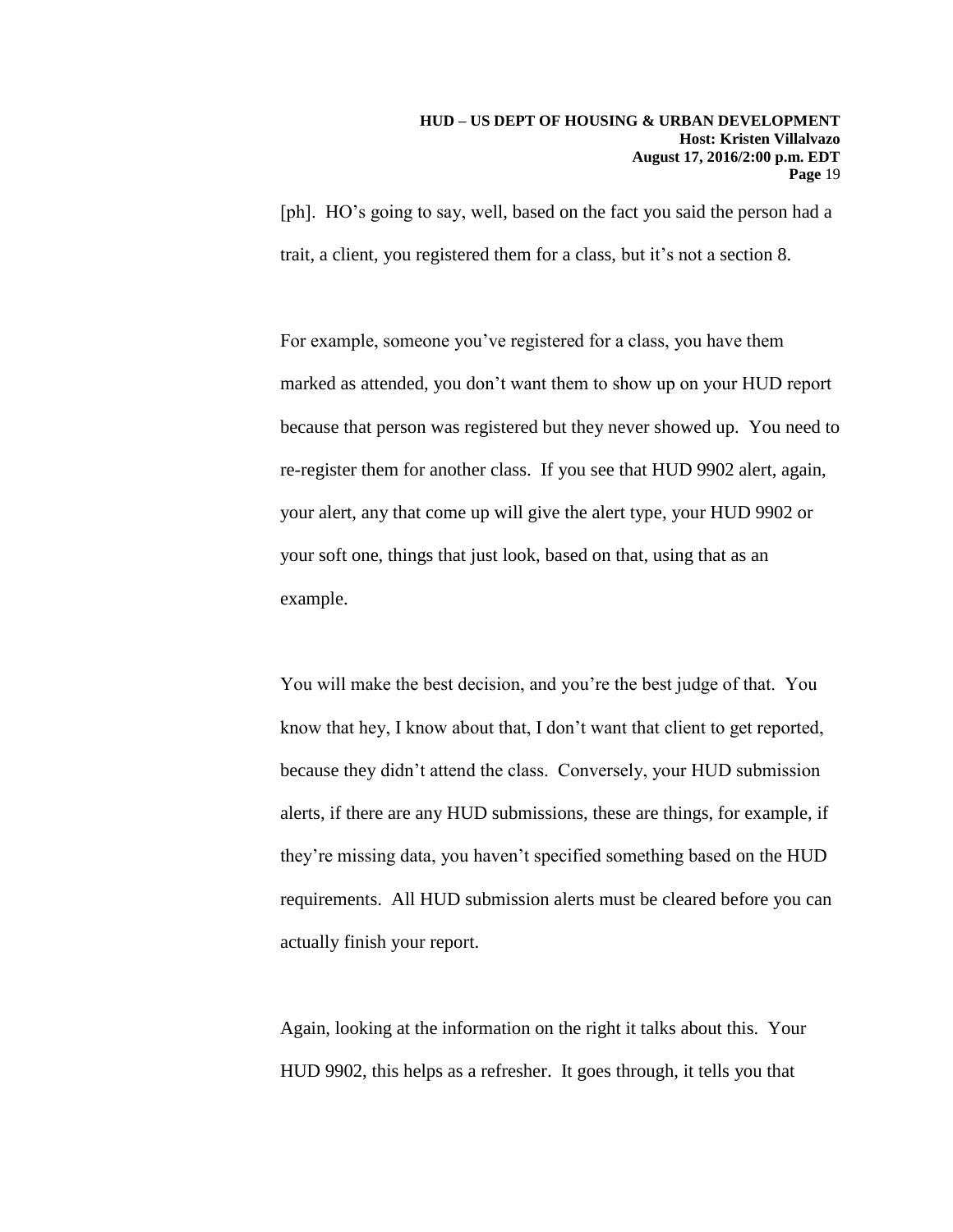things that just look like they may be a little inconsistent; whereas, your HUD submission, all of them have to be cleared up before you can. HUD, this list samples of things that we see that may pop up again using that one that they didn't attend the class. Conversely, your HUD submission, required fields are not there. For example, role error status, if you're missing that, it's going to show up as a HUD submission alert, must be cleared.

Again, these lists the types, and to the right of it, it tells you specifically. Using role error status as an example, if you see that on your alerts, this is the alert, the message, and to the right of it, it tells you what you need to do. It tells you exactly where to find that field, and where to update it accordingly. It goes through all that for all the different fields that are deemed as required.

Again, these are things that once HUD has done its checking, they'll come back and say, hey, you had a walk-in, and when you did your walk in, you didn't report one of these fields. They will list it accordingly. This lists all the possible ones; you may or may not see all of them. For example, you may have specified the individual's street instead of where they live, but you did not answer the limited English proficiency. It's going to be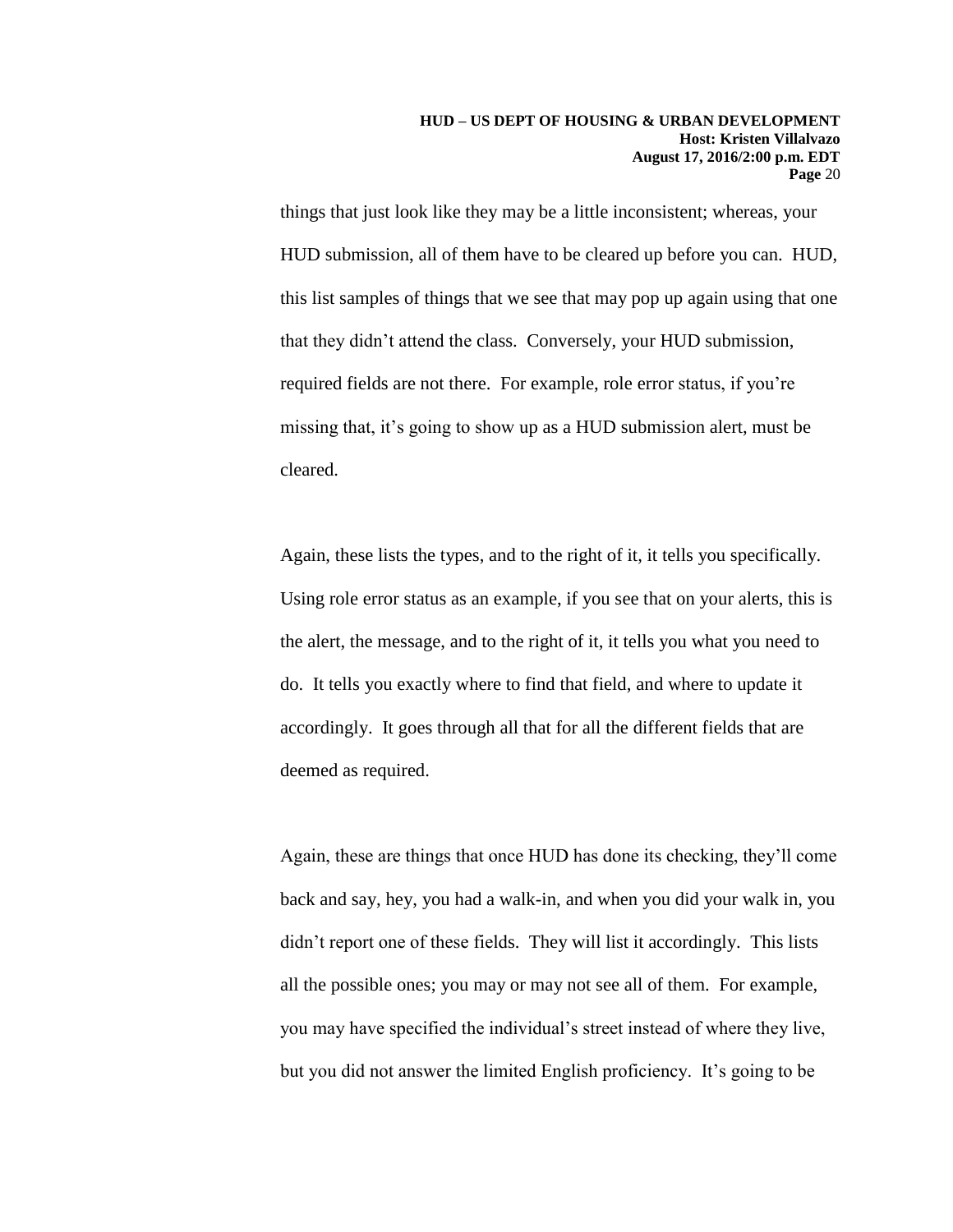tailored according to what exactly is filled out. This just lists all the others, and again, all the different types.

Okay. Again, you'll have submission alert is a good place to start if you see that. On your options, to download the report currently, or if you have some other work you need to save and do later, it gives you that option. It puts it in your save repository in HCO, and then, you're able to go back and view at your convenience. The save repository, very quickly, is under reports and save reports. These are all the ones you save, so that one that you saved will be over in this area in saved reports repository.

At the top, we do get the storage. Everyone has 100 megabytes of storage. If you see a number starts increasing, if you have old reports that are sitting out there, you see I have some from last year. If I start, I have quite a bit of space, but if you start seeing that your space is getting full, you may want to look through the inventory to see reports that maybe are pretty old that you can go ahead and delete.

Okay. We'll go back over to send repot. We've gone through HUD submission alerts, and your history, and your former, again, it's probably one that you're not going got use, but the former is there, because, as I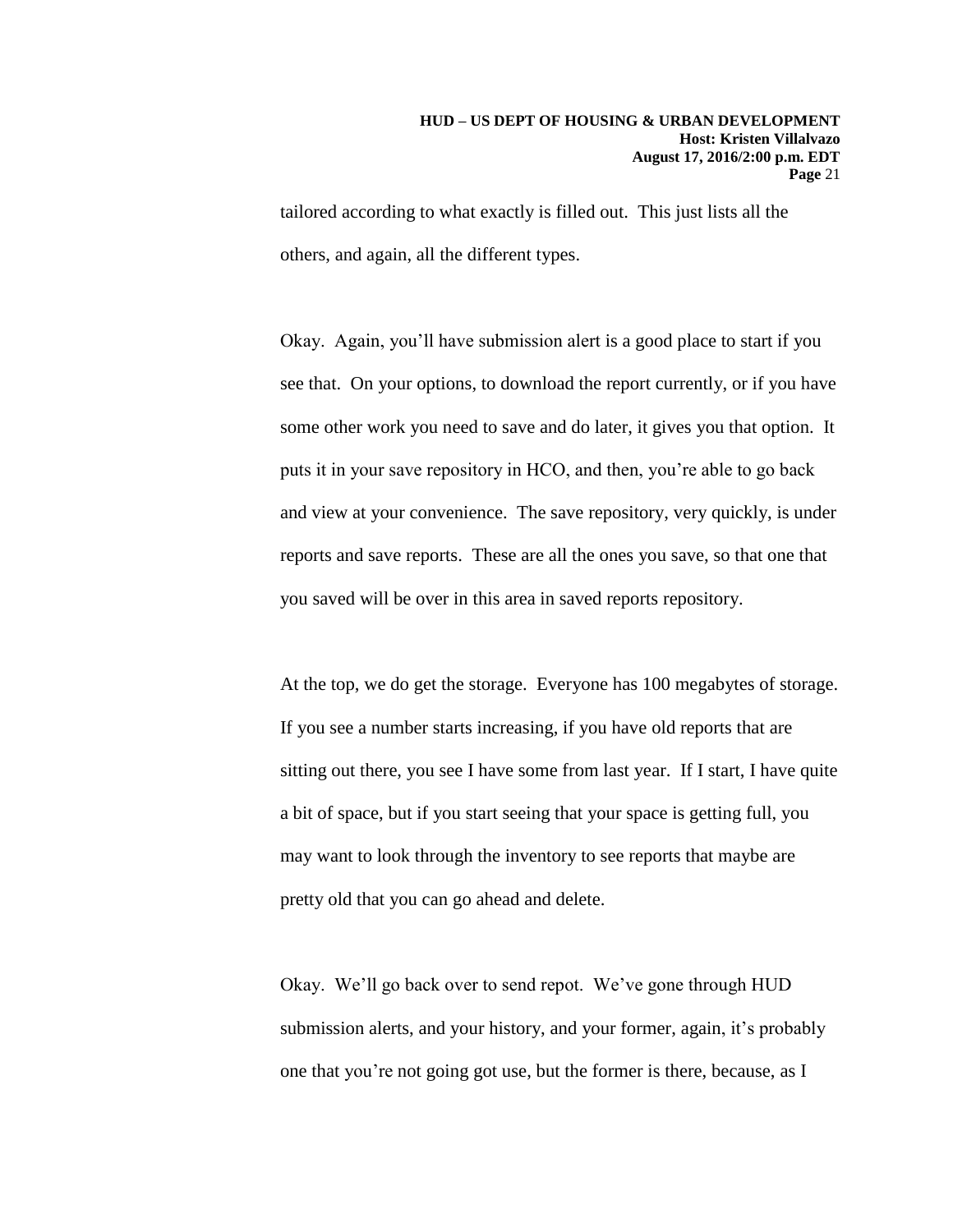said, prior to HUD automating it, you would come into he formers to actually create your report manually to be able to send it over to HUD, mail it over to HCS, however you sent that over. That's what the former is for.

Again, it says up here it's for fiscal years 2010 and prior. If you have an old report, and you wanted to regenerate it, you would come here to do that. But anything after 2010, we'd actually want to go through the external reports and do a HUD submission. After that period, everything was done electronically, so we want to make sure that anything from the former gets submitted that way.

Okay, lastly, I just want to cover in terms of the resources, as I said, on all of your HUD screens, under your external reports, all of the HUD screens, but the HUD submission all the way through former, they all will have a help link to the right with the question mark followed by the word "information." By clicking on that link, it's a help for the screen that you're on in the HUD submission. It's going to list, and we saw the previous one, it's going to list specifics.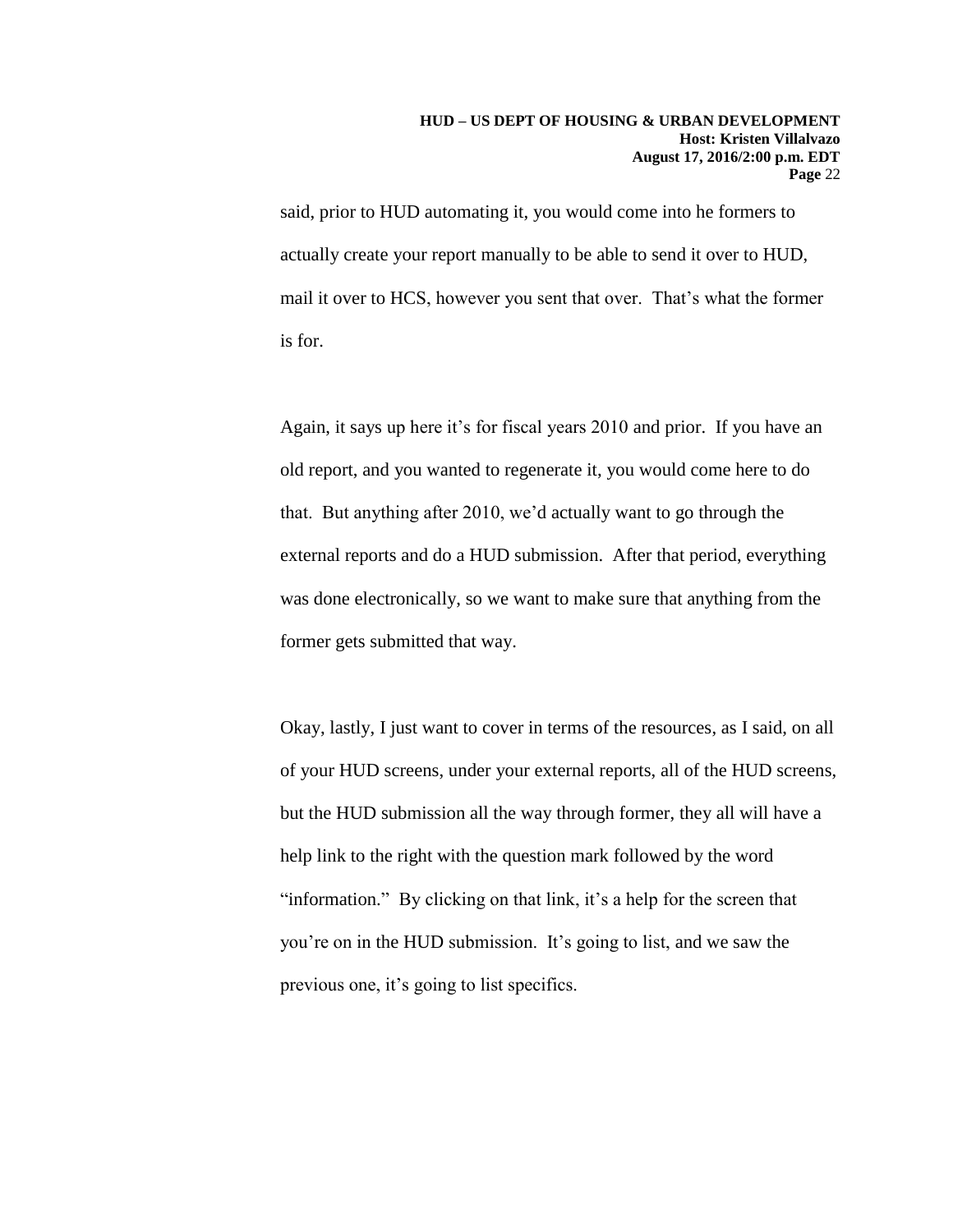You go through this screen, you're like, what does this mean, what does that mean? By clicking this, it's going to give you detail of what's on that screen, and give you some details. It's going to be specific. At the onset of the call, Jane referenced that there's also the HUD user guide, HCO HUD user guide that talks about this process. That doc is pretty extensive; we'll summarize in that, you see the HCO where the help is.

That guide is very helpful, because as you're going through it, if you have specific questions like, how do I make sure I record my Section 7s or 9s or whatever they are to get picked up for the HUD report? By looking through that document, there's a table of contents to allow you to go specifically to that section and read that about how you would run the data, how you want to enter that information.

Before we open up for questions, one last, I'm going to use Ken Customer as an example. One of the things, again, is touched upon in the guide, but once you open your case file, by going through the HUD 9902 in the services, this will tell you—if you look down, you'll see your section, all of your sections, your ethnicity, race, income level, the case file unique ID for every case in HCO; whereas, your case number maybe be replicated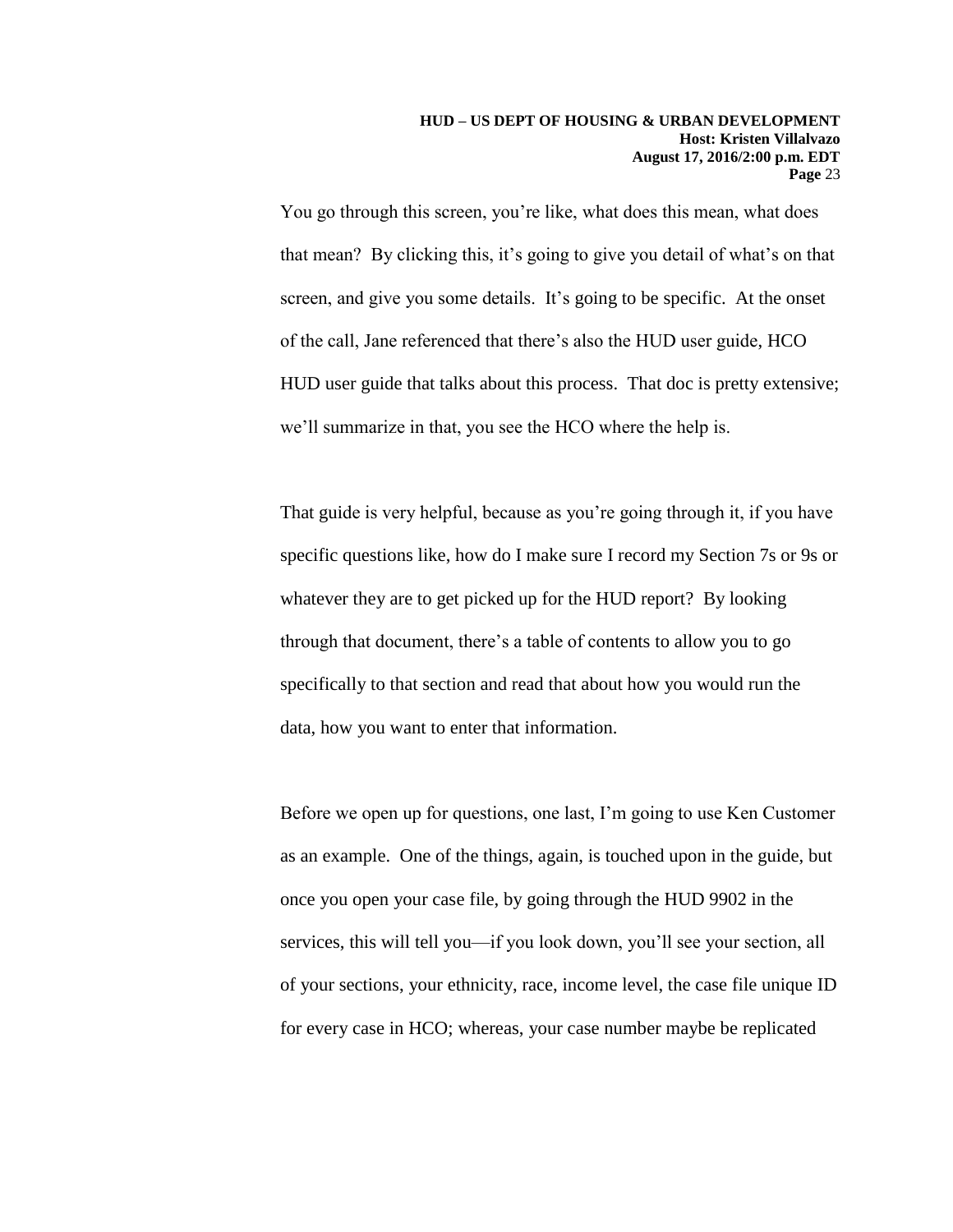across. So, you have a user, use the same number for some in Utah, as California, for example. There is going to be some duplication.

However, your case file unique ID, this field here, that is unique. Even though the case number is duplicated between Utah and California, the case file unique ID will be specific to one case. No one else will share that number. As an example, when we send over a client, if you decide to send over a client, a report over to HUD, they're going to get the case file unique ID to make it very specific. If they had followups and came back and said, well, I need you to look up a case by this number, rest assured that whatever number they give you is going to be specific to a particular case.

Just wanted to point this out, so whatever reporting period you go through, you can see this is a 2016. I had no one-on-one appointments with this client. They attended a class. If I do a reporting during this period, this one will get picked up. If I do one for 2017, I don't have any services. This page is what determines what gets picked up or not for your report, based on the dates, the criteria that you specify when you do your reporting.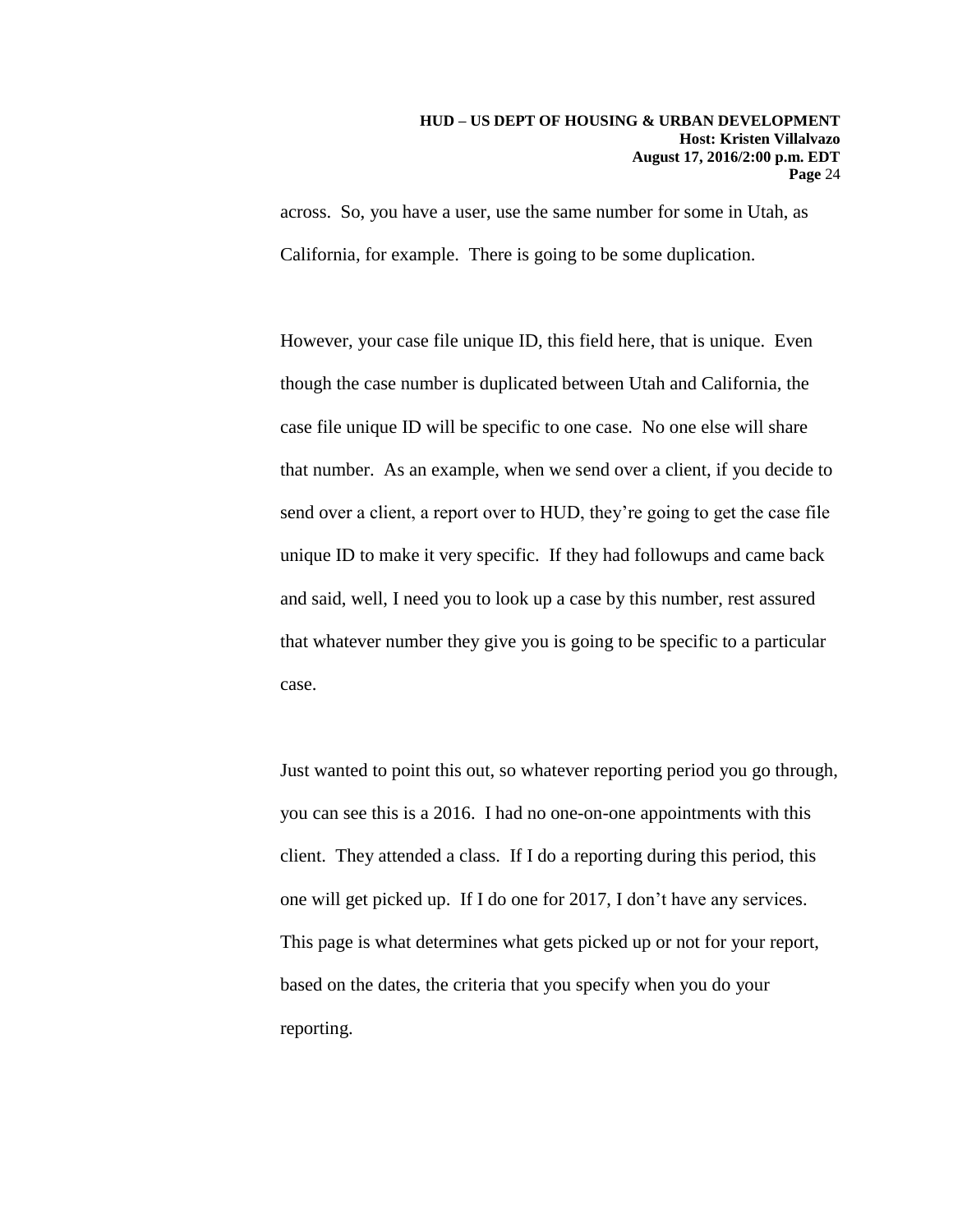We'll go back one here. One last thing I pointed out, the online help, that's available to you. I know Jane has posted the actual user guide, but just for reference, any time, again, I've come into HCO page and I'll have that—for those that don't have credentials currently but you wanted some more information, you can get to this page from—if you click on the link, the HCO page, it's going to take you to the Fannie Mae, this is a portal that's external, so everyone can access if they click that link.

On this page, you're going to find out launching the app is where we are now, but also, it's also going to give you new users how to register for those that don't have credentials and your requirements, the release notes, the latest ones, and then the guide that Jane pointed to is going to be on this page too under your user guide. It's that HUD submission user guide. You can come here, or if you have any questions, the other user guides.

We also have a suite of reported tutorials. For those that are new to HCO and you want to get started on how to manage your case files, you can come here. These are available 24/7. You can click on the link, and it will walk you through individual. It will walk you through how you set up and how you manage your cases. Again, click any of those links over there.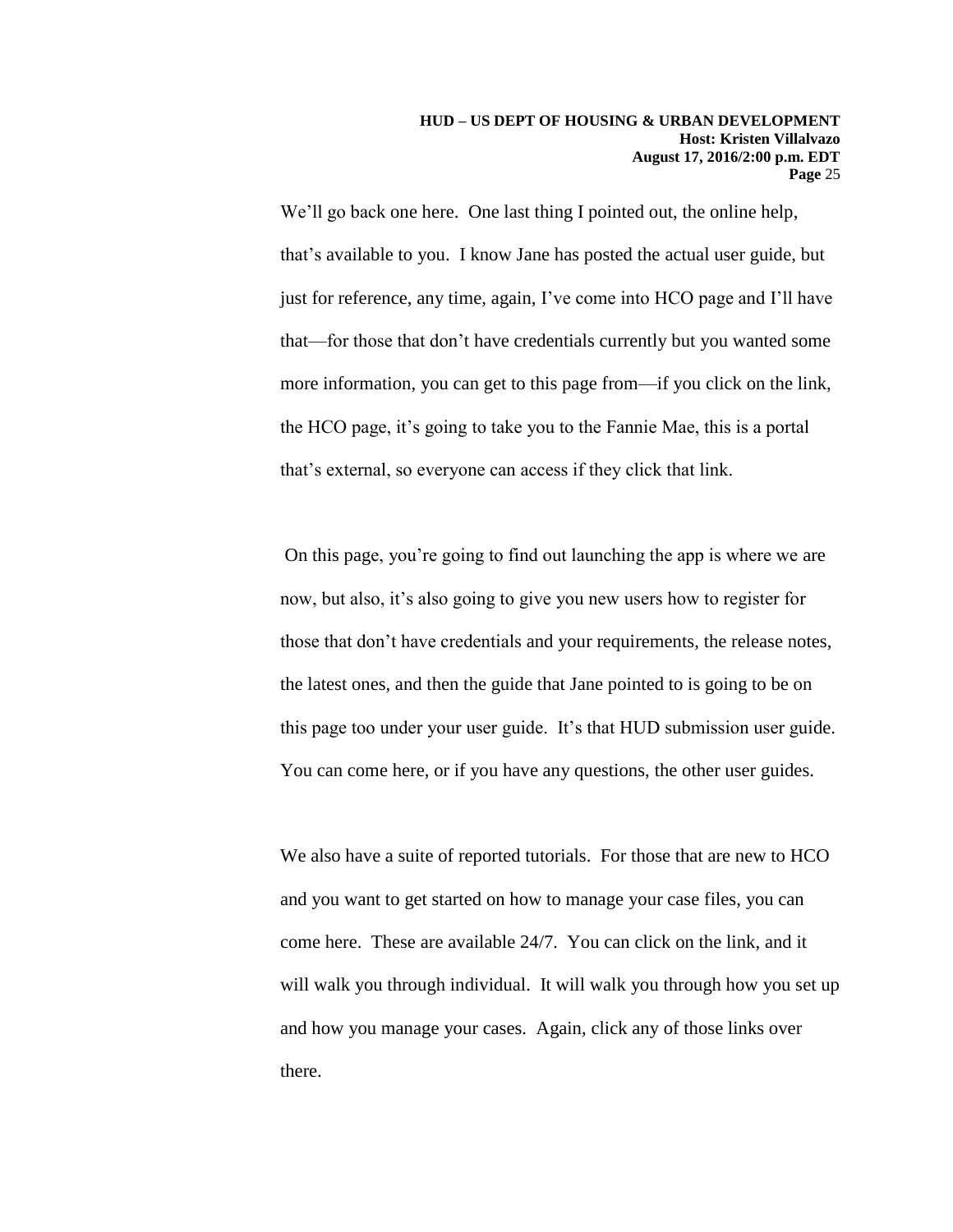Okay.

Jane Lisa, are you ready to take questions?

Lisa Yes I am, I'm trying to get back to HCO. It looks like I have—there's one thing you definitely don't want to do, and I've done it twice, obviously, mistakenly is hitting the back button. The home button is always will get you back home sometimes. The first time, not sure what happened, but this time I definitely hit the browser button instead of the home key.

> If there are any questions at this point, we can definitely open it up for questions. I'm going to log back in.

Jane Operator, would you please give instructions on how to ask questions, please?

Moderator Yes, ma'am. [Operator instructions] One moment for questions.

Jane Thank you. We've had a few questions and comments written in, so while we're waiting for other questions through the phone, one question is about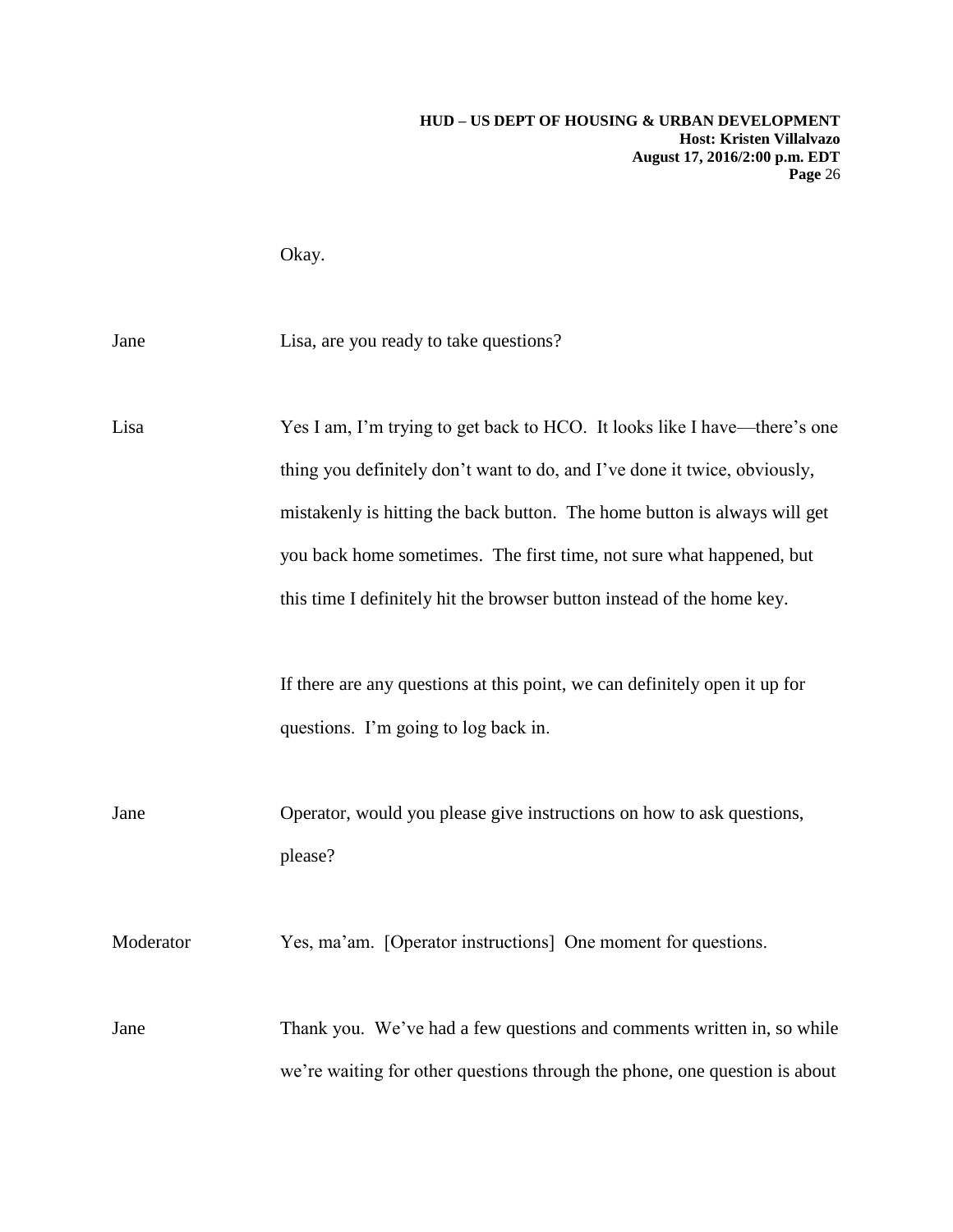some issues a user has had with the report going to HCS automatically. They said that it really hasn't worked for their agency for over a year, and they would love to have some help in resolving it.

Lisa Okay. I didn't get that—Jane if you can get their number, we can work on it one-on-one and see what's going on.

Jane Okay, okay.

Lisa That agency, because that one of—it could be—like the troubleshooting. I will say, going through that process, if I don't 'know initially, I'll find out and we'll work accordingly. That would be great.

Jane Thank you.

Moderator **Holding.** We're getting the name now. One moment.

Jane Great, thank you.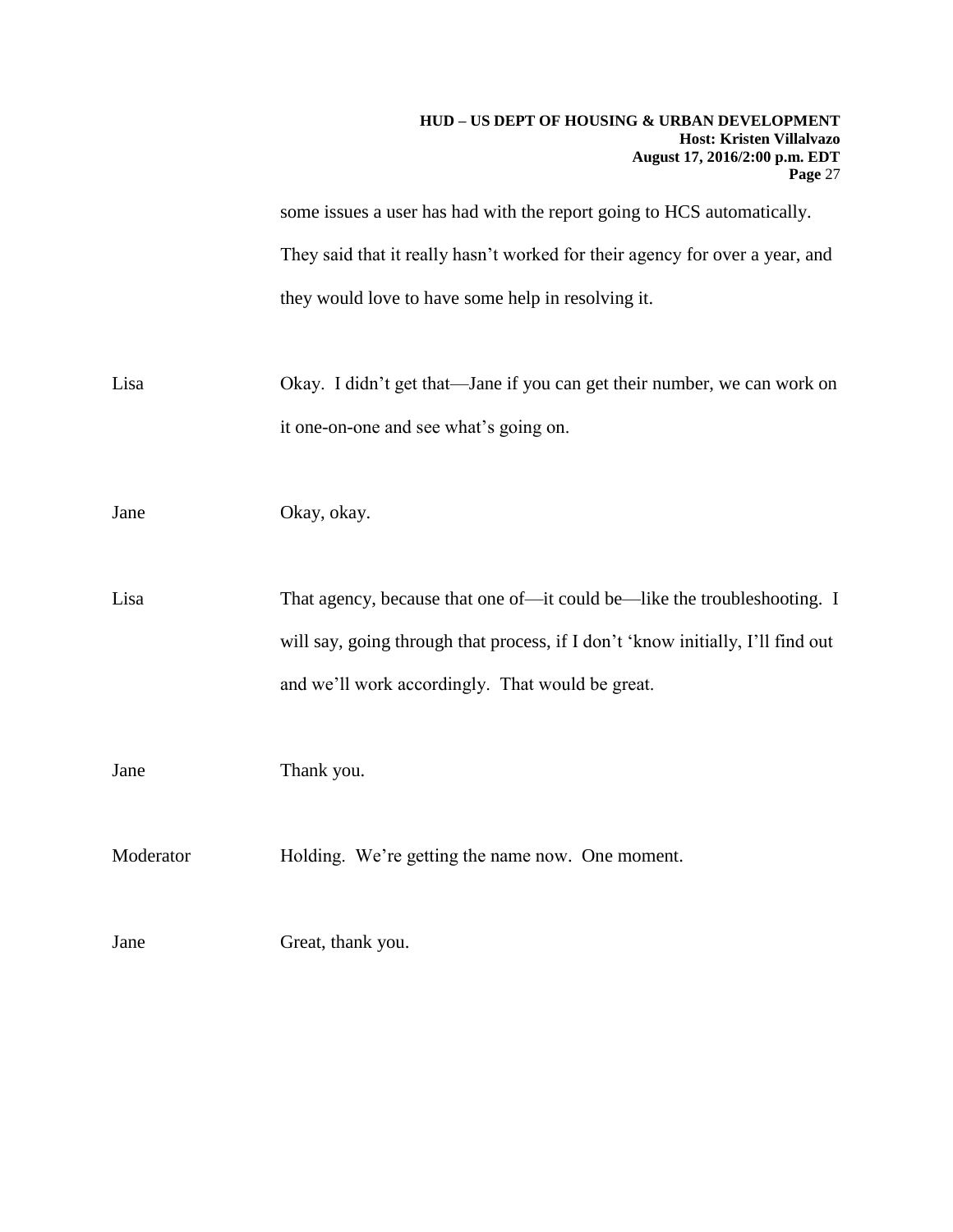- Moderator [Operator instructions] It looked like there were people on there, but no one's said anything, so at the moment there are no questions. [Operator instructions]
- Jane Okay. Well, while we're waiting, we do have another question. The person says, "When I report on the 9902, the center line does not show the HUD cases. Why is that?"
- Lisa For the person that was asking the question because the center line, are we talking about none of your cases, for example, like is it showing you demographics, you're not seeing your education, your one-on-ones, in the center line? Help me understand what that means.
- Jane Would the person that asked that question feel comfortable calling in, please, so we could get some more detail? If not, you and all of the participants have the option of sending more detailed questions to our [housing.counseling@HUD.gov](mailto:housing.counseling@HUD.gov) box to ask a specific question and give your contact information so that other folks at HCO can contact you.

If you do go for that option, in the subject line, just put the name of the webinar, housing counselor online and then the HUD 9902.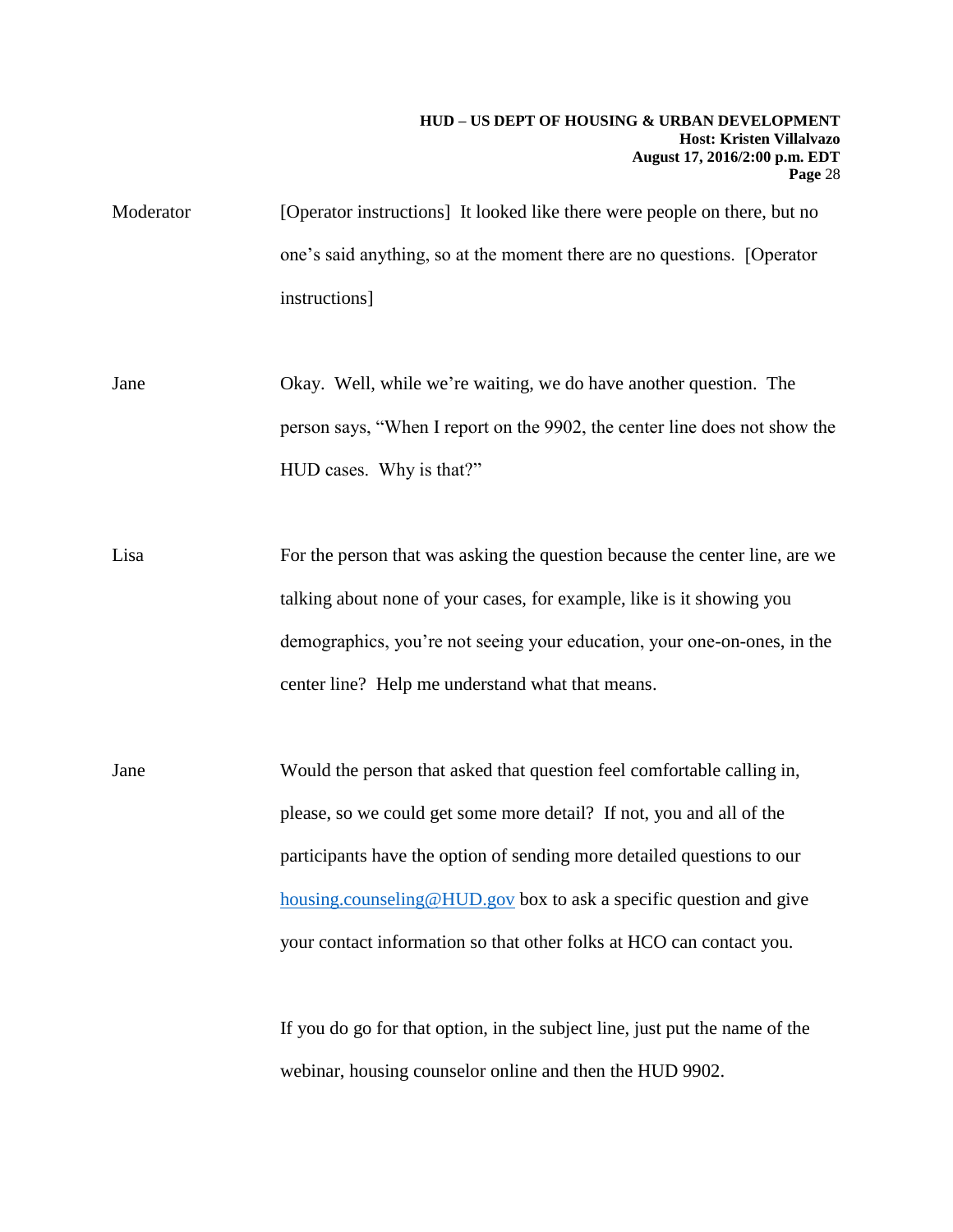Lisa And thank you, Jane, for [indiscernible] with that. For those who have questions that come up now or after this session is over, you can always reach out to us. The first thing you should do with your questions is call us at our customer service center, and the number there is posted. It's 1- 800-232-6643. Go ahead and give us a call, as I said, and you can also do—there's a web chat feature. If I click on that link, that HCO page, under user help—as I mentioned, the phone call is there.

> We now have a web chat feature for those of you that prefer to do it online. By clicking that link, it's going to show you both those options. Both are free of charge—one, calling us or opening a web chat, so the instructions are all going to be there. So whatever you're comfortable with, whether you call or do it through web chat.

You can definitely call in and ask any questions. The folks that answer the phones are pretty versed in HCO. In the event, there' a question, a really detailed one, they will definitely escalate it and make sure that you are serviced accordingly, but I would definitely recommend for anyone with questions that may come up now or later, you can always just give us a call at that toll-free number or web chat. Okay. Thank you, Jane.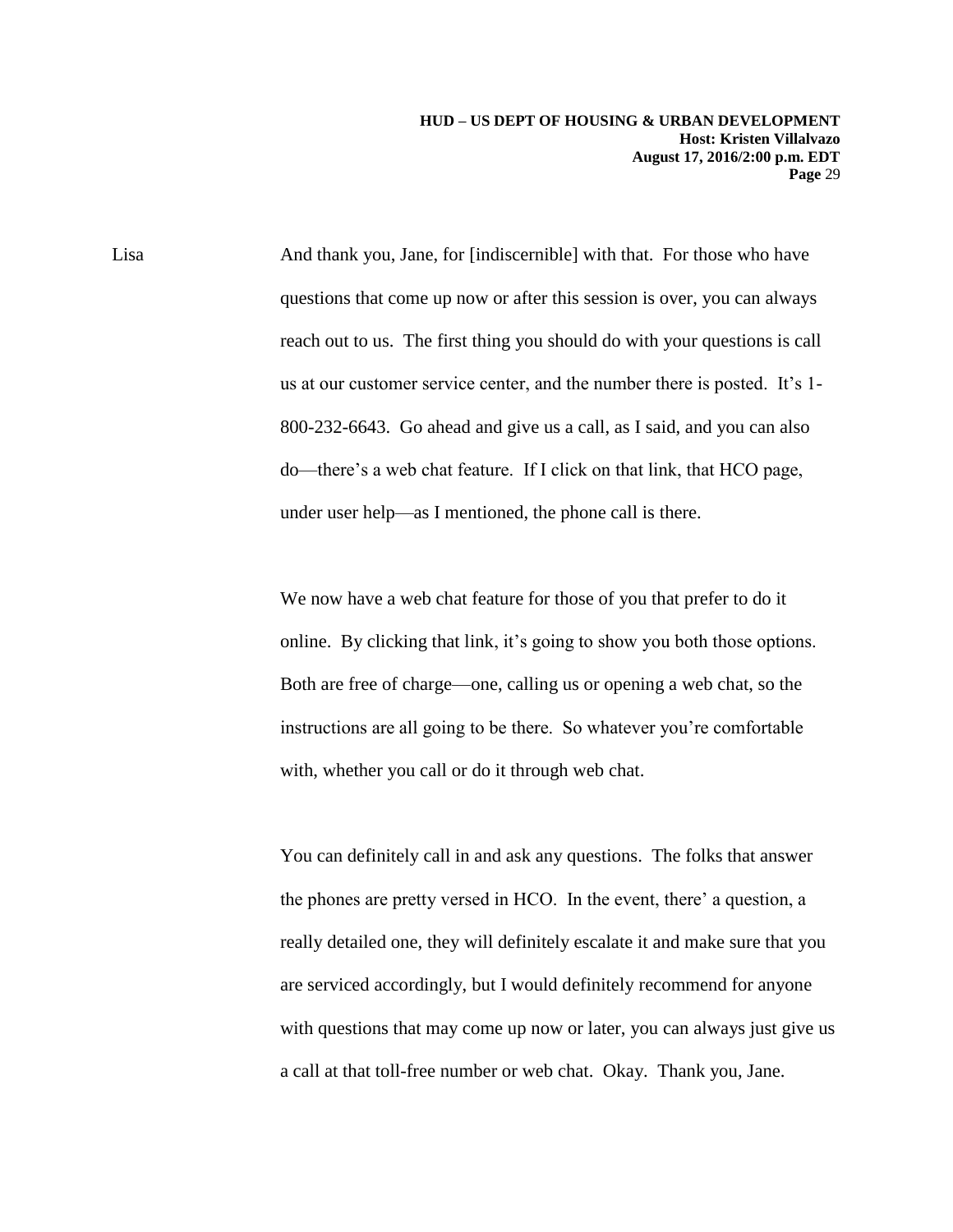| Jane      | Thank you. Operator, are there any calls yet?                                                                                                                                                                                                                                  |
|-----------|--------------------------------------------------------------------------------------------------------------------------------------------------------------------------------------------------------------------------------------------------------------------------------|
| Moderator | No, ma'am, I still don't show any questions. [Operator instructions]                                                                                                                                                                                                           |
| Jane      | Thank you. While we're waiting, we do have a question about the data<br>capture for education clients. The question is, "Can agencies report<br>outcomes on education participants only? Some clients only attend class<br>and decline counseling, however, purchase at home." |
| Lisa      | The outcome only exists when they have an appointment or one-on-one, a<br>section 9. So there is a—and this may be a HUD question. Is Jerry still<br>on the phone?                                                                                                             |
| Jane      | He is not.                                                                                                                                                                                                                                                                     |
| Lisa      | Okay. So let's go over—we'll go over to HCO.                                                                                                                                                                                                                                   |
| Moderator | And there are still no further questions.                                                                                                                                                                                                                                      |
| Lisa      | Okay. I'll go in and—okay. Can everyone see it now?                                                                                                                                                                                                                            |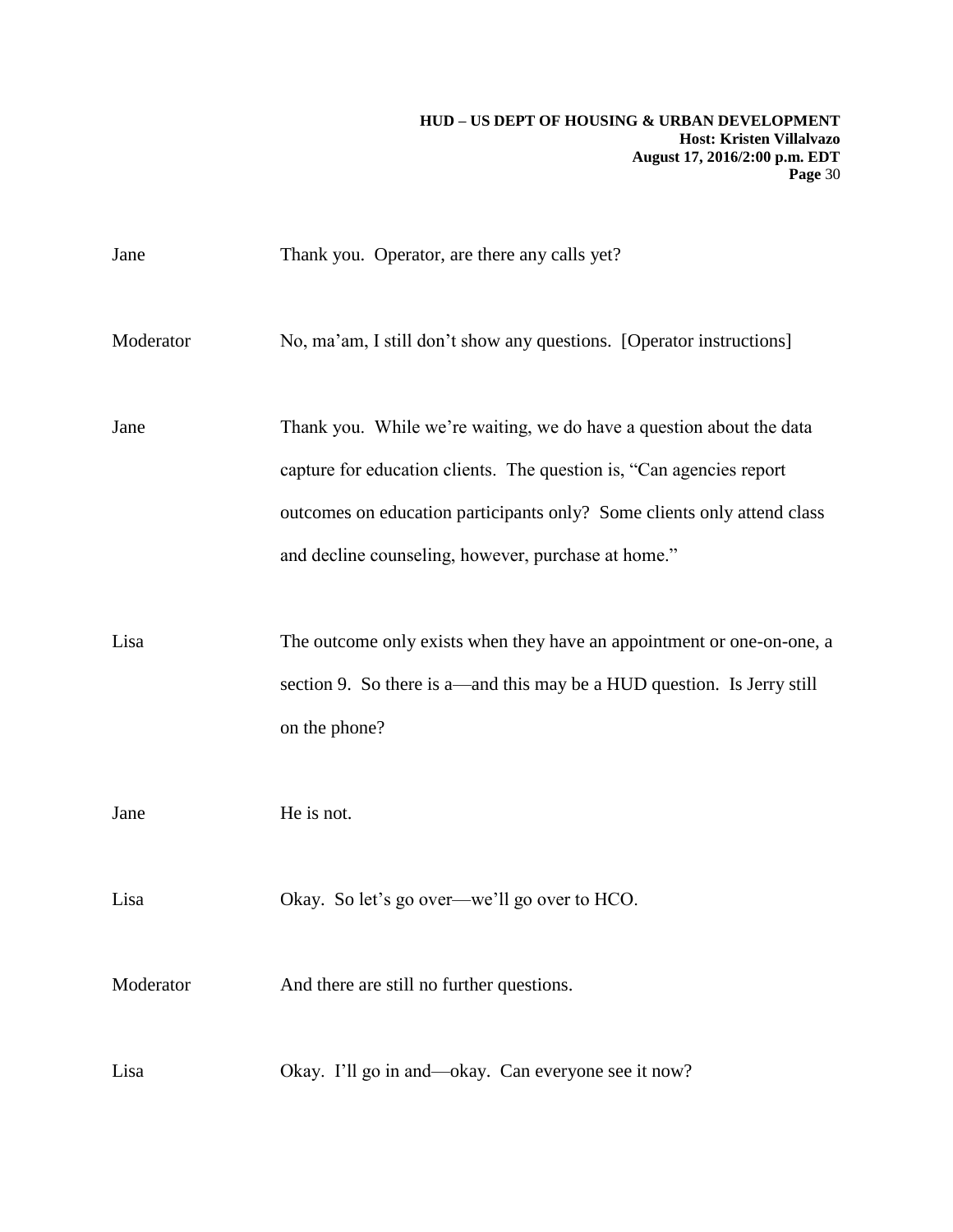| Jane      | We can see your screen. Yes.                                                     |
|-----------|----------------------------------------------------------------------------------|
| Lisa      | Okay. On my end it says it's sharing; maybe it takes a second.                   |
| Jane      | It seems like they are seeing it.                                                |
| Lisa      | Okay. Is everyone seeing it?                                                     |
| Moderator | Yes, Miss Charida, there is a question.                                          |
| Jane      | Thank you.                                                                       |
| Moderator | The question is coming from the line of Sandy Daters [ph]. Your line is<br>open. |
| Sandy     | Hello?                                                                           |
| Moderator | Yes, ma'am. Your line is open.                                                   |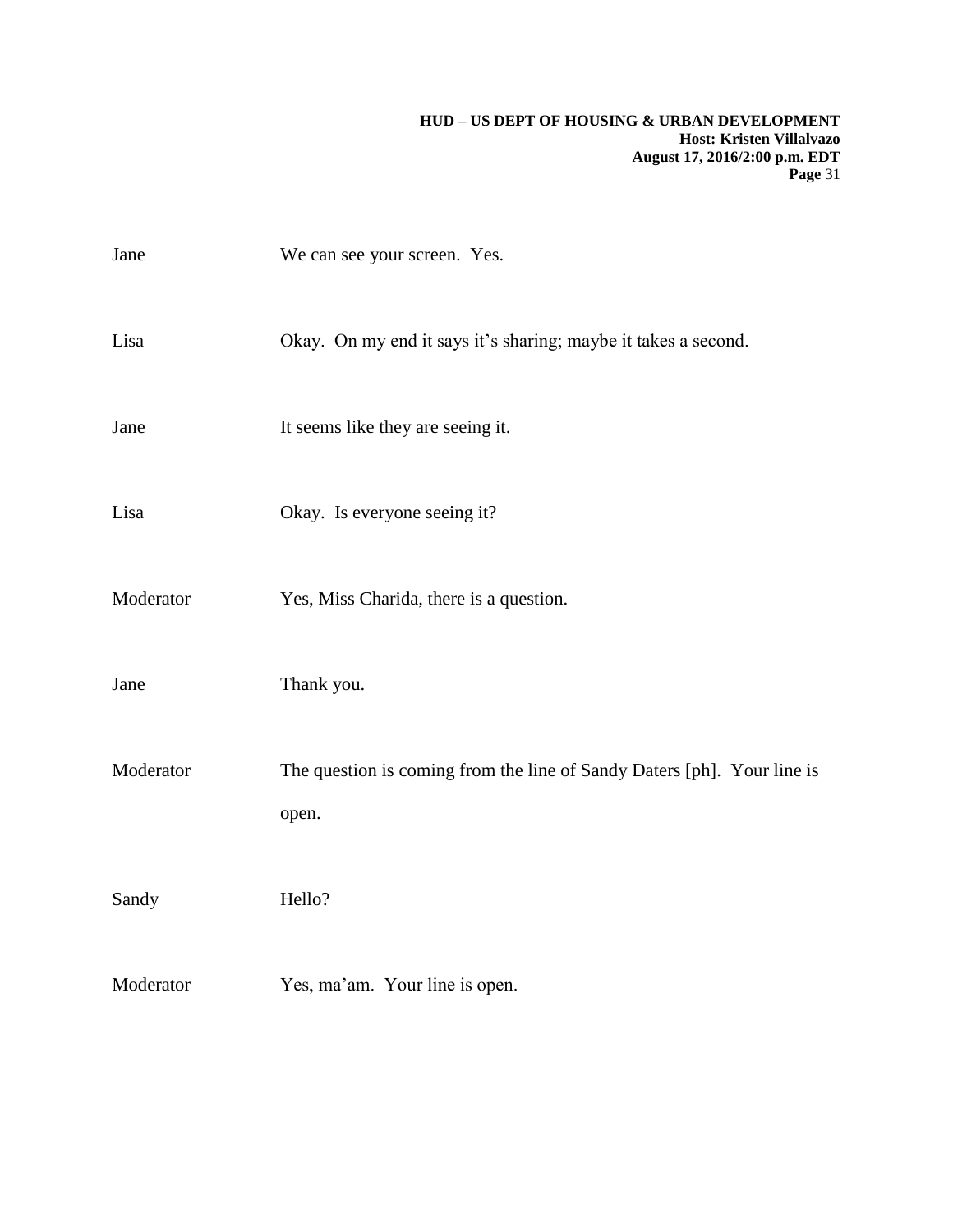| Sandy | Okay. I have submitted four question. Maybe you guys just aren't seeing                                                               |
|-------|---------------------------------------------------------------------------------------------------------------------------------------|
|       | them. One is does a client have to sign the action plan? Currently I just                                                             |
|       | entered the action plan in the appointments and then give the client a                                                                |
|       | sticky note. I didn't know if that was required through HUD.                                                                          |
| Lisa  | Because I want to answer that, please on the HUD and the [indiscernible],<br>that's a policy question.                                |
| Jane  | This sort of policy question we will get back with you on those. Thank<br>you. Did you have any other questions about HCO in general? |
| Sandy | Does the 9902 still have to be submitted four times and in a specific order?                                                          |
| Lisa  | The order for that first time to initialize it, since HUD has the reporting                                                           |
|       | system up and running, you may want it the first time to go through your                                                              |
|       | agency to make sure your profile gets initiated on their end, and then it's a                                                         |
|       | counselor, and then your form and then your client. But again, after that                                                             |
|       | first time, you won't have to do your agency profile unless something on                                                              |
|       | your end changes.                                                                                                                     |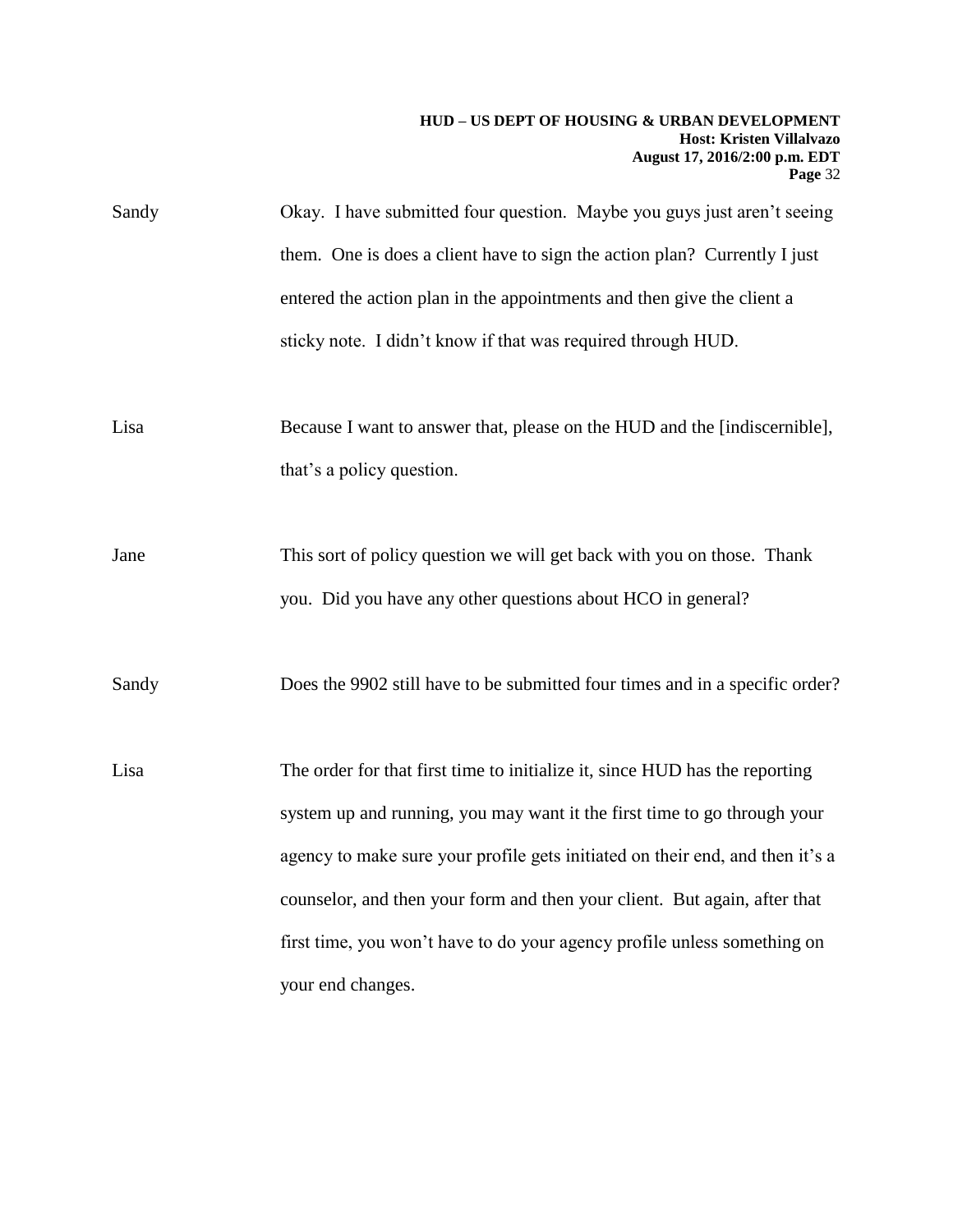- Sandy Okay. And the same way with the counselor, does it have to be submitted unless something changes?
- Lisa Unless it changes. And the example of you pass on [indiscernible] on your organization and they [indiscernible] class, and then it turns out the class is during the reporting period. And when HUD receives it, they're going to say who is this person? I don't have any record of them?

Because remember, you did your counselor that first time. So you may have to do, and again, to have someone to tell you that, you will need to do a counselor submission so HUD is aware of this person so that when you do your form and you report this class, then they're going to be knowledgeable of a new person.

Sandy Okay.

Lisa So that's an example of when you will want to do your counselor a second time.

Sandy Okay. I do have another question about workshops. Are they required to be a certain length?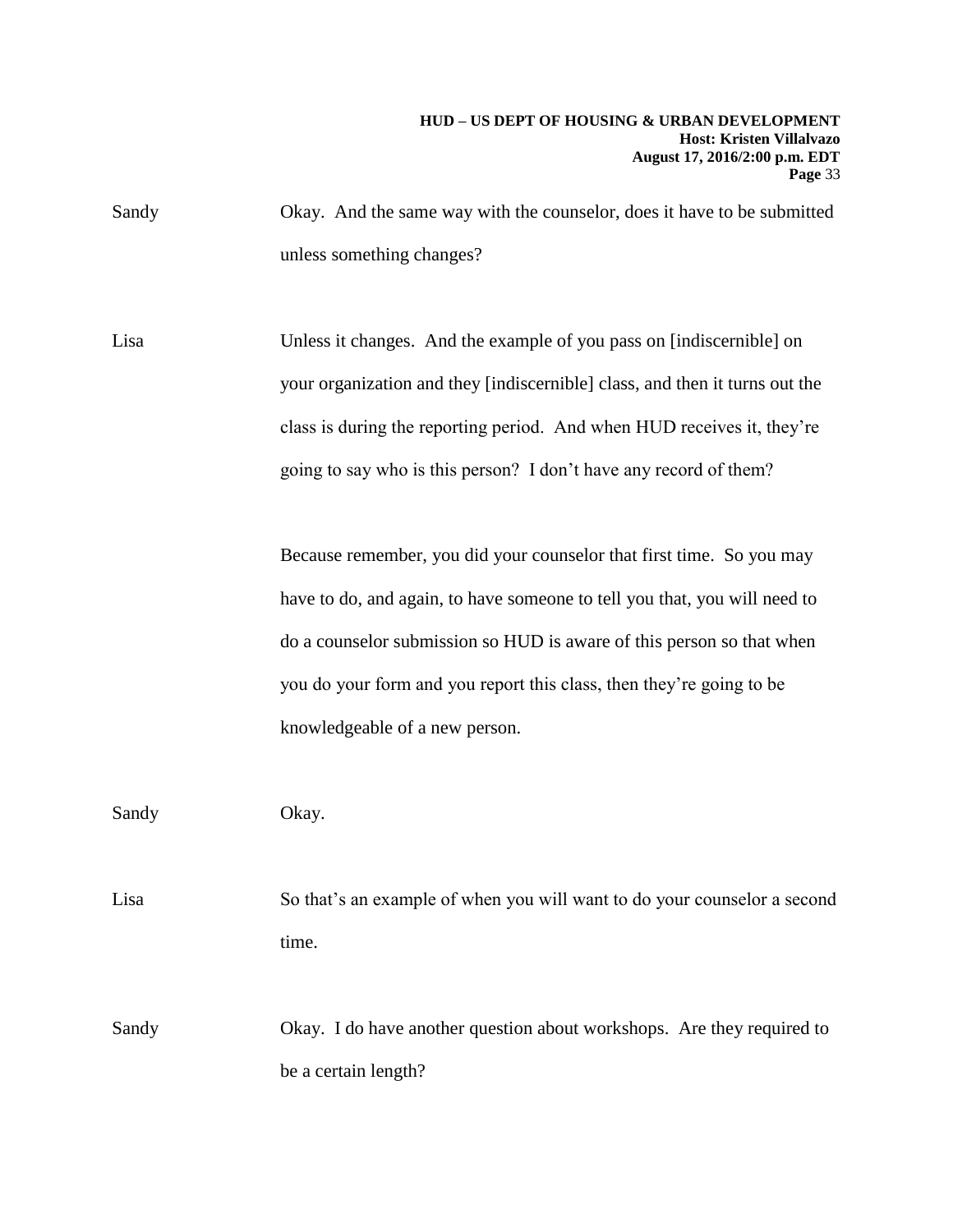| Lisa  | HCO doesn't have any requirement. You can make them the duration,            |
|-------|------------------------------------------------------------------------------|
|       | you can pick the duration of it. That part is flexible. So for the HUD,      |
|       | from that perspective, Jane can you help us?                                 |
|       |                                                                              |
| Jane  | It's based on what you cover as you related in your work plan. If you        |
|       | have any questions, you need to contact your POC, your point of contact      |
|       | at HUD.                                                                      |
|       |                                                                              |
| Sandy | Okay.                                                                        |
|       |                                                                              |
| Jane  | Okay? Thank you. We do have a written in question. "Are you required         |
|       | to input student information when you register a student for a class? If so, |
|       | how much info do you enter so that it's captured on the 9902?"               |
|       |                                                                              |
| Lisa  | Are we talking like a walk-in, is that what we're talking about or one of    |
|       | your clients?                                                                |
|       |                                                                              |
|       |                                                                              |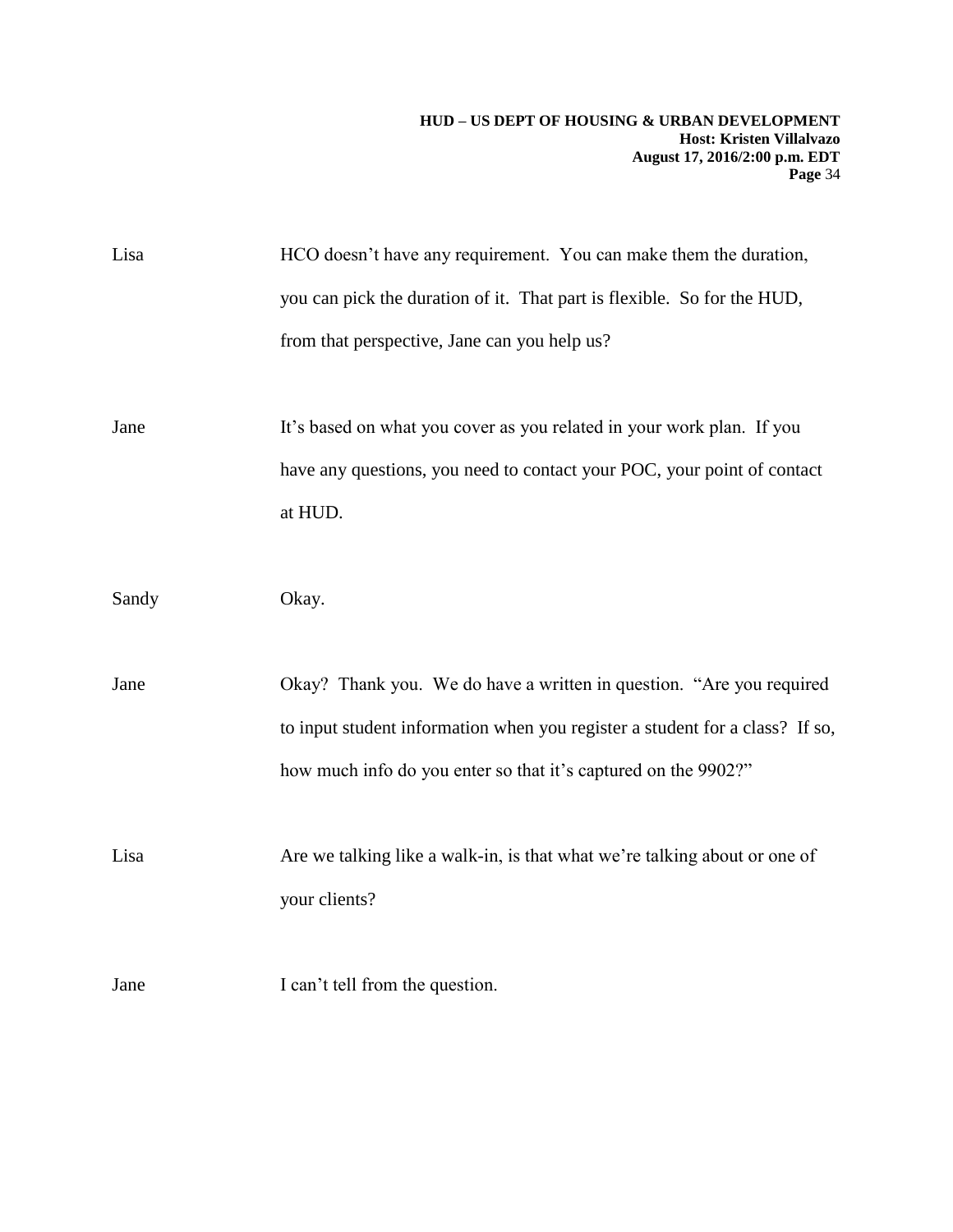Lisa Okay. We'll cover both. As I said, if it's one of your existing clients, during your client intake, you specify some of that so there's a classes option where you can actually register your client for class directly from their case file and you can register them accordingly. And you can see customers attended two classes, and who's attended both, so that assists your client.

> If you have a walk-in, a walk-in—I had that walk-in student, the way you would do that, you comment for education and register the student and again, it's going to be covered in that guide that we talked about earlier for registered student, so we'll go ahead and I'll just pick "All". Like the classes, you have the option.

> So we're going to register, we're going to register this customer. She's already been registered. We'll register him for this class, it's on the  $15<sup>th</sup>$ . So again, this is a walk-in, so here you would specify the name, and I'll just make up a name here, call it—because HCO, if you put in a name, like a common name, for example, it is going to list all of your clients' names that have that name and you have the option to say don't use any of those, this is someone else.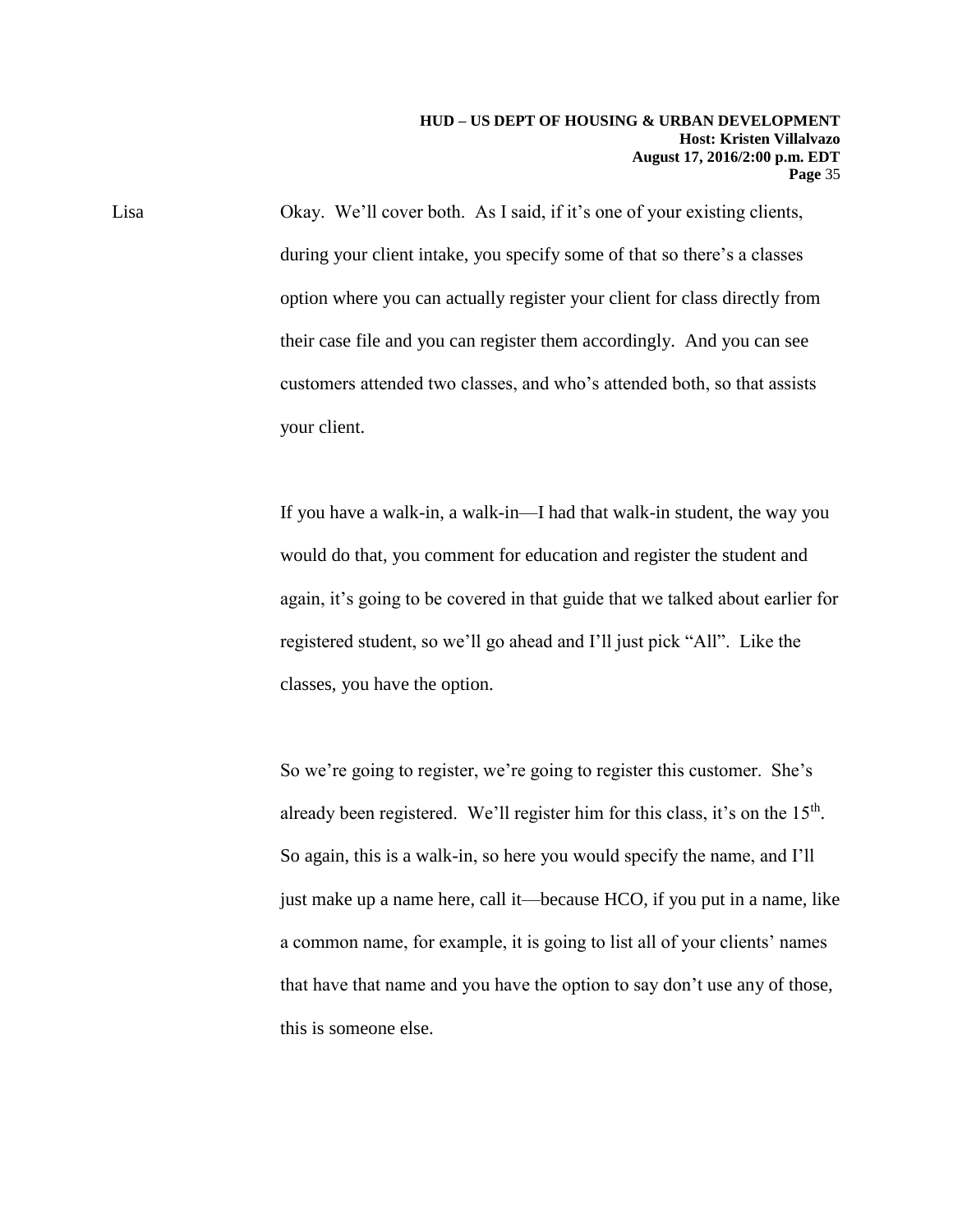So Smith, I know is a common last name, so we'll just call him Joe. So when you register a walk-in, okay—when you register a student as a walkin, this is required, so the information—their city, so you'll see the fields mark accordingly with an H. So when you have a student, a walk-in, you are still required, again it's going to report them to HUD. You are required to enter their [indiscernible] error status, which is one of the required fields in addition to the demographics as well as the English proficiency.

You do not have to hit that button of create a section 8. Again, it's going to automatically based on the fact they attended a class that was during a certain period, a walk-in. Then, that person is going to get picked up.

So let's just say Joe Smith—after Joe attended the class, you're going to enter this information. They've attended a class and now that Joe has come into your agency for the one-on-one appointment. So rather than create him again, you can actually just come in and hit that create case button, and HCO will take whatever date that you put there and it will transfer it over into as one of your clients.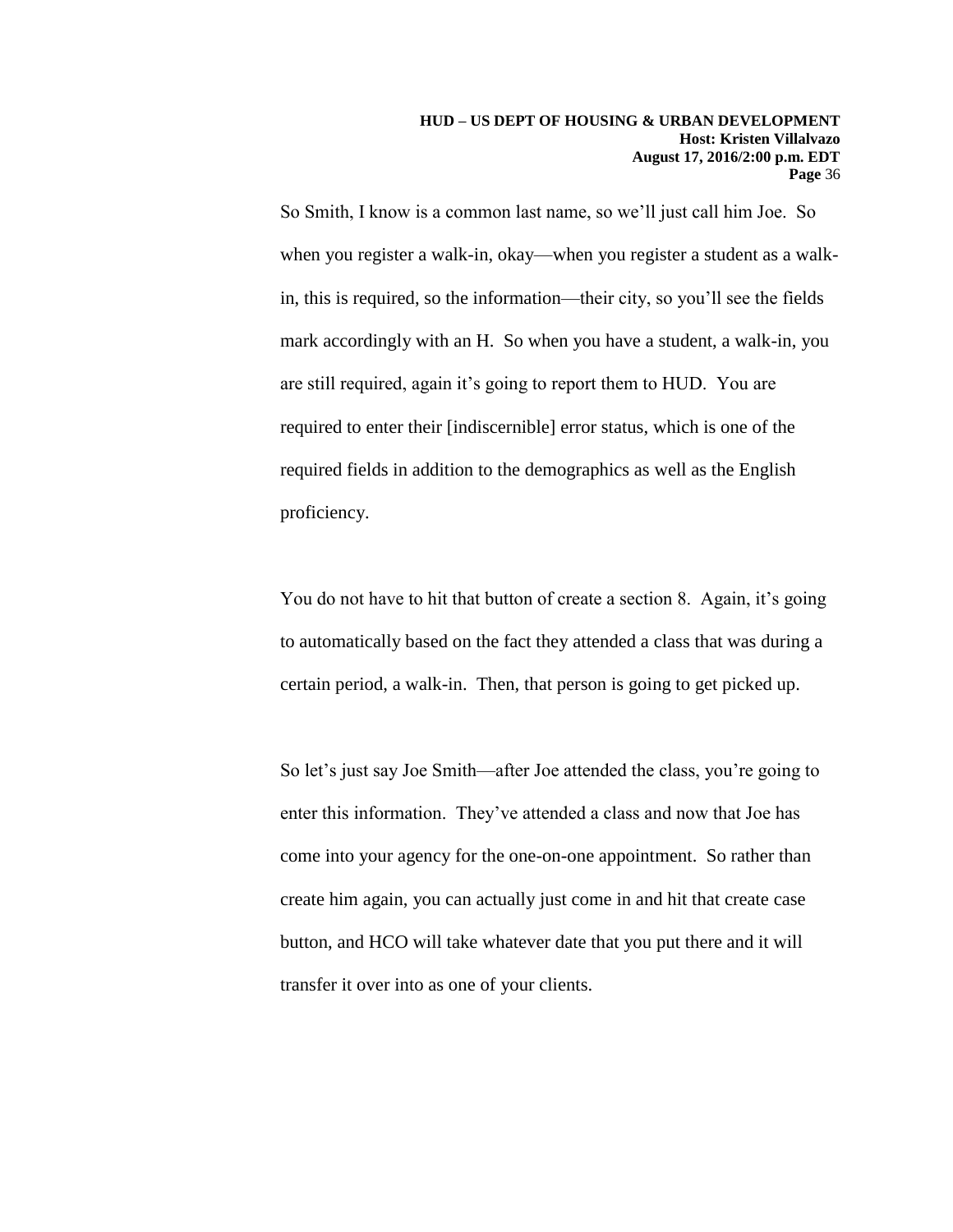So this is definitely an easier way so you don't have to retype some of that information. But again, the recommendation will not be to create a case until the actual person comes in for your one-on-one appointment. If they're only coming through education, and you never see Joe again, but you want to give credit for it, then by filling all of the information out on that client, except again, section 8, and it tells you attendee information there's a note there, it will be tracked separately for HUD, if a case is not created.

So you don't have to create a case. Just by registering this walk-in student for a HUD class, they're going to get picked up as long as you say this class took place 11/15 which is going to be the first quarter of the 2016 year. So if you're doing your reports for 2016 for the year, this class is going to get picked up.

So those are the two ways that you can, whether it's for the student, for a walk-in or again, if you want to register one of your clients for a class.

Jane Thank you, Lisa. Operator, do we have any people on the queue?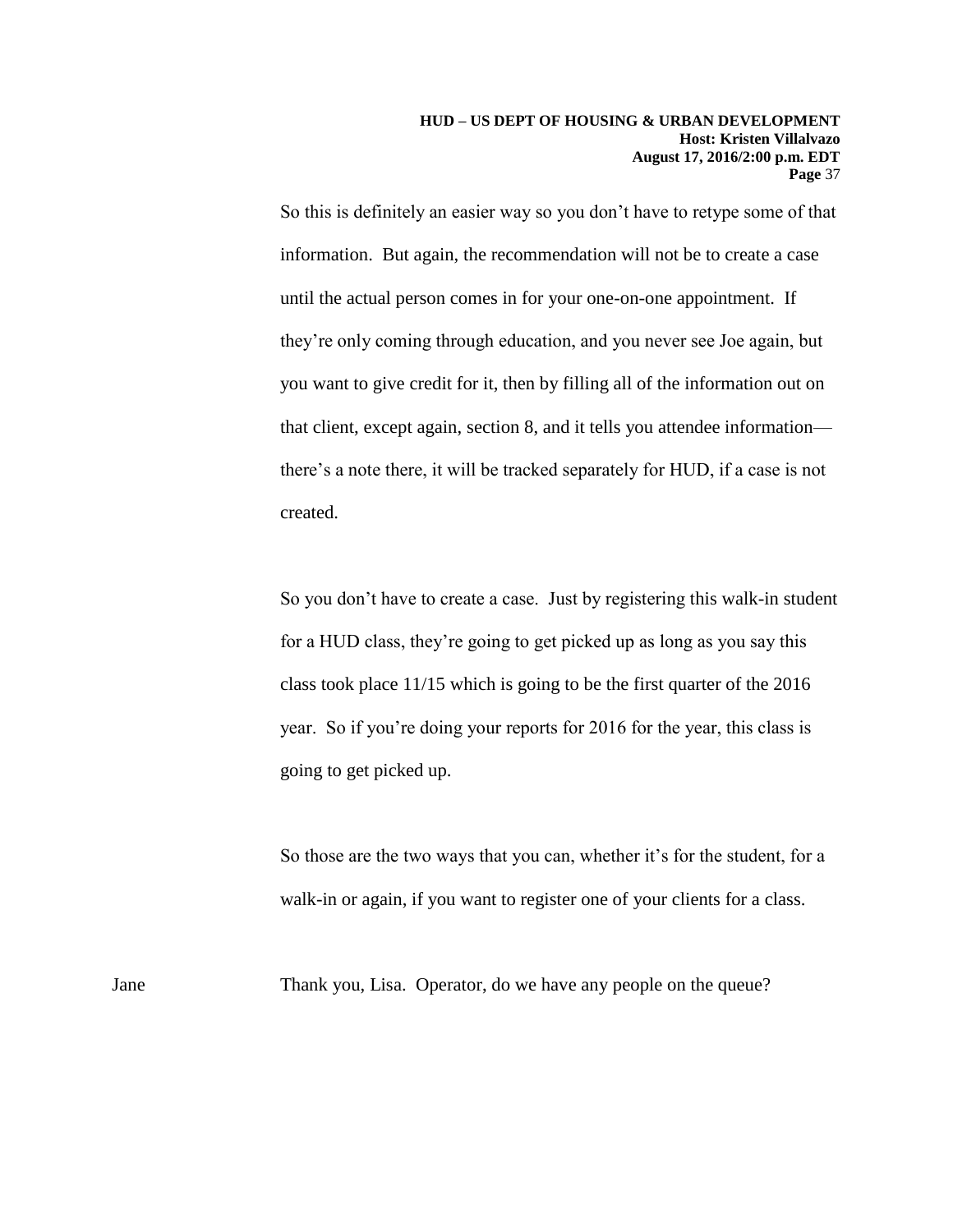- Moderator No, ma'am. There are no questions at the moment. [Operator instructions]
- Jane Thank you. Lisa, we do have a question about HCO news. "Our agency does not see the HCO news when we open the login screen. How can we see it?"
- Lisa In terms of troubleshooting, I'm not sure. I'm currently using the IE browser on my end so it may be a browser issue, I'm not certain. But the screen that we have there, and I'll go ahead and log out. This is the news, right? It's browser based, so whatever browser, whatever, this is going to be standard for anyone that goes into this page.

So are we saying that this is not showing at all for that person?

Jane, your understanding is none of this is showing for that person?

Jane As far as I can tell based on their written-in question, yes.

Lisa Okay. So the individual who wrote the question, at your own convenience, give us a call at that 800 number. The agents there can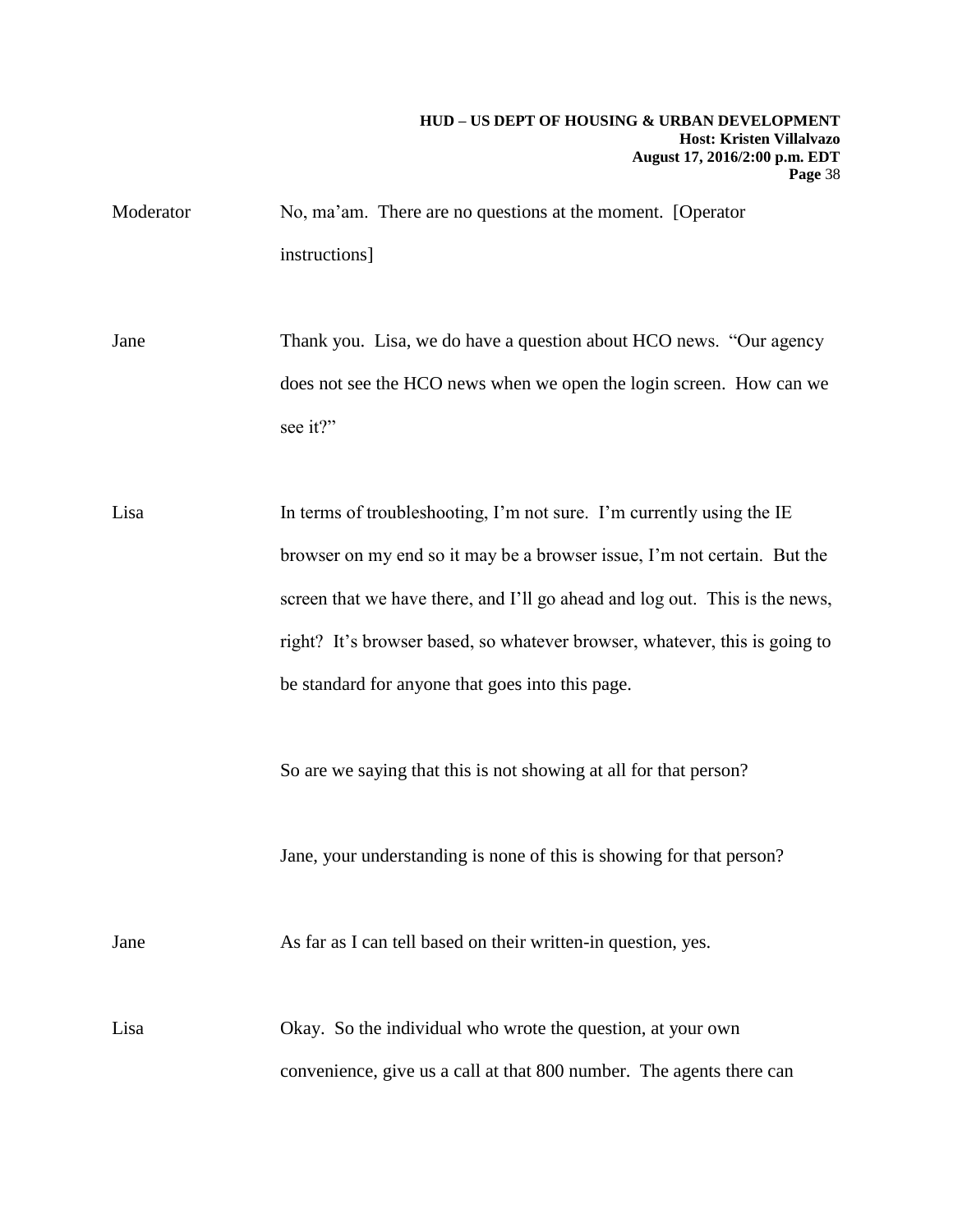definitely help with troubleshooting if you're having some issues seeing it. It could be a browser issue, but again, I would recommend calling them specifically so they can help you troubleshoot. Okay?

Moderator There are no questions at the moment. [Operator instructions]

Jane Lisa, I think we have one more written-in question that we can cover today, and then if we don't have anyone else on the line, then we can go ahead and wrap up. The question is "If the client never comes back to the agency, does HUD remove the name from the alert list or does it permanently stay?"

Lisa So help me out. Is this someone then who is a client of the agency?

Jane Is there an HCO reminder or alert for situations where there's no followup because the client does not come back?

Lisa No. But there's an option. So if I'm understanding you, if they don't come back, so you don't—I'm going to talk through two options if you have a user, and you don't want to report them. Okay.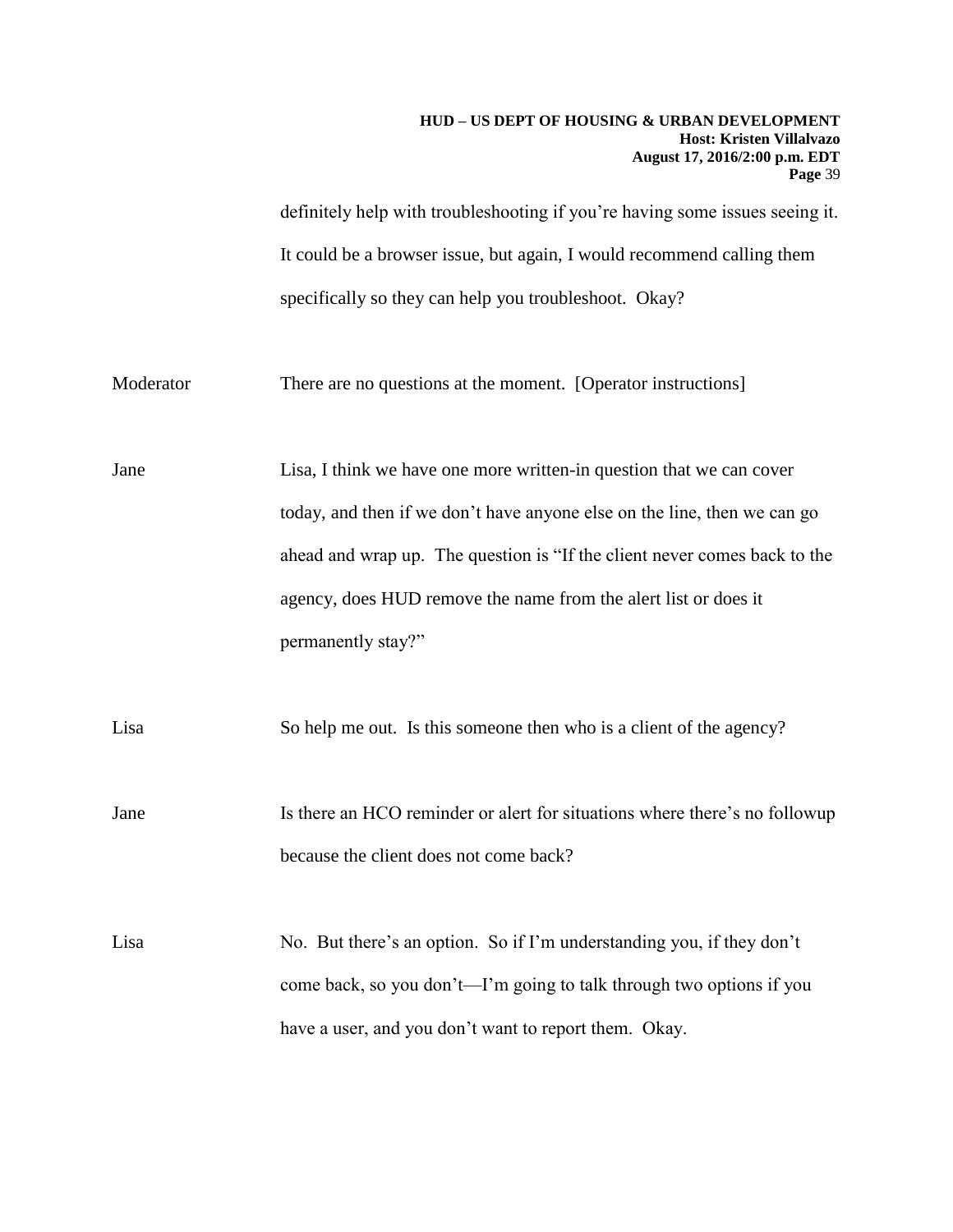Okay. Again, I'm going [indiscernible] again. So as reminded, so a client that you mentioned that someone that hasn't come in for a while, again, your agency can decide. If you look under your HUD 9902 in the services, it's going to list, so whether the client has come back in, chances are you're not going to have any current section 8 or 9.

So if you're doing your future reporting for 2017, etc., they're not going to have any services, so by virtue of that, they're not going to get picked for the report because it's all going to be based on—for any of your clients, it's all based on what services, ages or not, and the dates of them.

So you see this one is a 2016 service, section 8 that I have here. So let's just say you had a client that came in in April of '16 and you didn't see them again until '17 if you saw them at all. So by virtue, even though the service exists, you're now reporting 2017, this client is not going to get picked up because they don't have any active services. You can either leave it, you can leave them all there or you have the option. You can do the delete and the delete would—what it's going to do is it's going to delete it from this HUD report but that individual will still have in their record.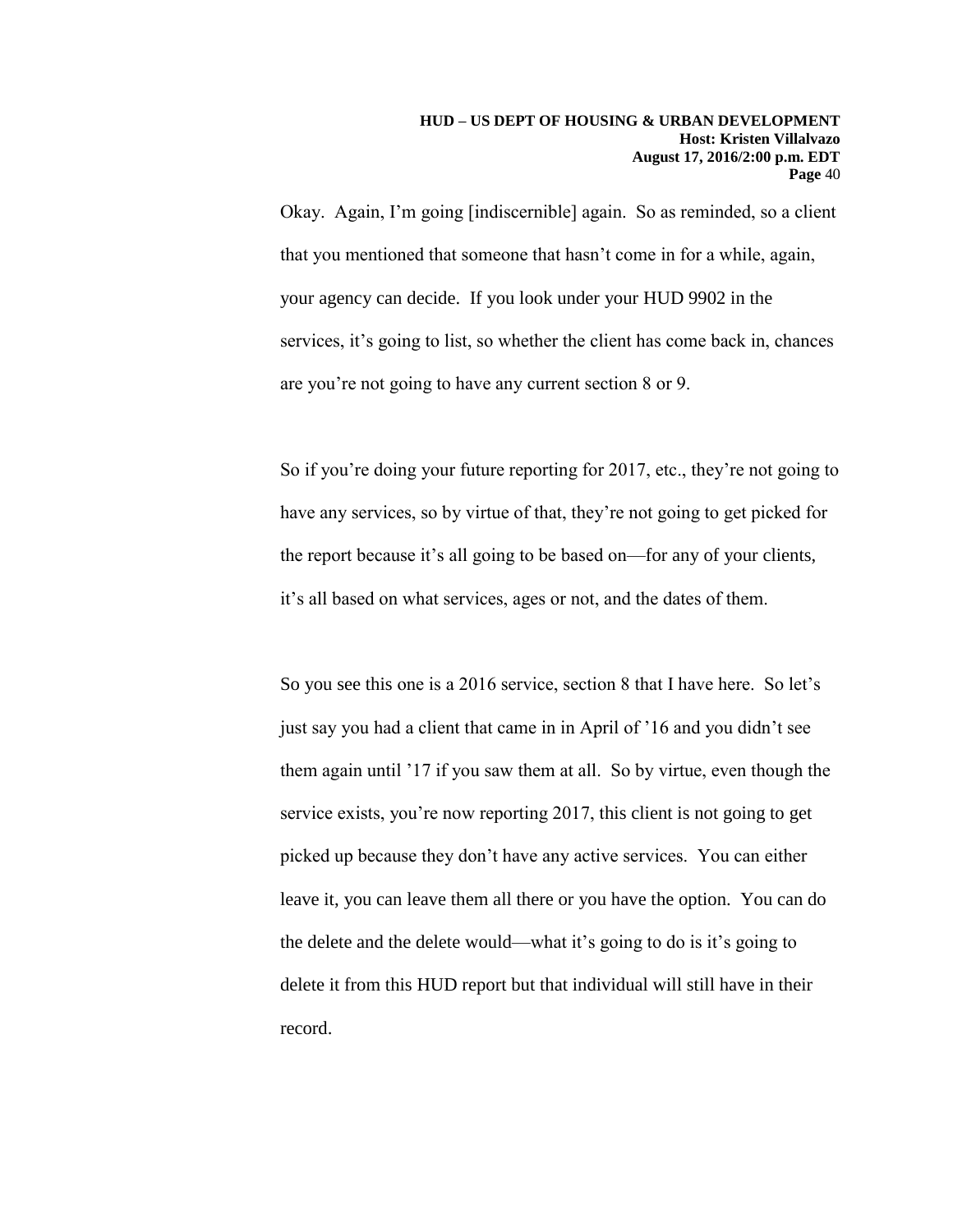Similarly, for your section 9, there's going to be an action when they have it, you could delete it. Deleting it from this HUD section is deleting it out of there, so you don't have any record of it, but it's not going to delete it. So, for example, the client came in for a one-on-one appointment a year ago and you're like, I told them I'd get them off of this section, so if you delete them, they are deleted, they're removed off of this screen; however, when you got over to your appointments, see whatever appointment. I have none scheduled, but whatever appointment it is, it's going to remain.

Just quickly, I'll demonstrate. And again, this is optional. If you have a grant, and you're billing a grant, you can put that information in. For this purpose, we're not going to do the grant piece. I'm looking specifically because there will be an error in HCO if you're putting in a counseling need, why the person came in for counseling, and you wanted to create a section 9 for the HUD, there's a check that's going to make sure that what they came in for matches their purpose of visit.

If there's a mismatch, it's going to create an error, so just for the sake of that, I'll say I want to create a section 9 and save it, and you can see, it tells me the counseling need must match. You'll get that alert if you decide—you'll get an error message if they are out of sync.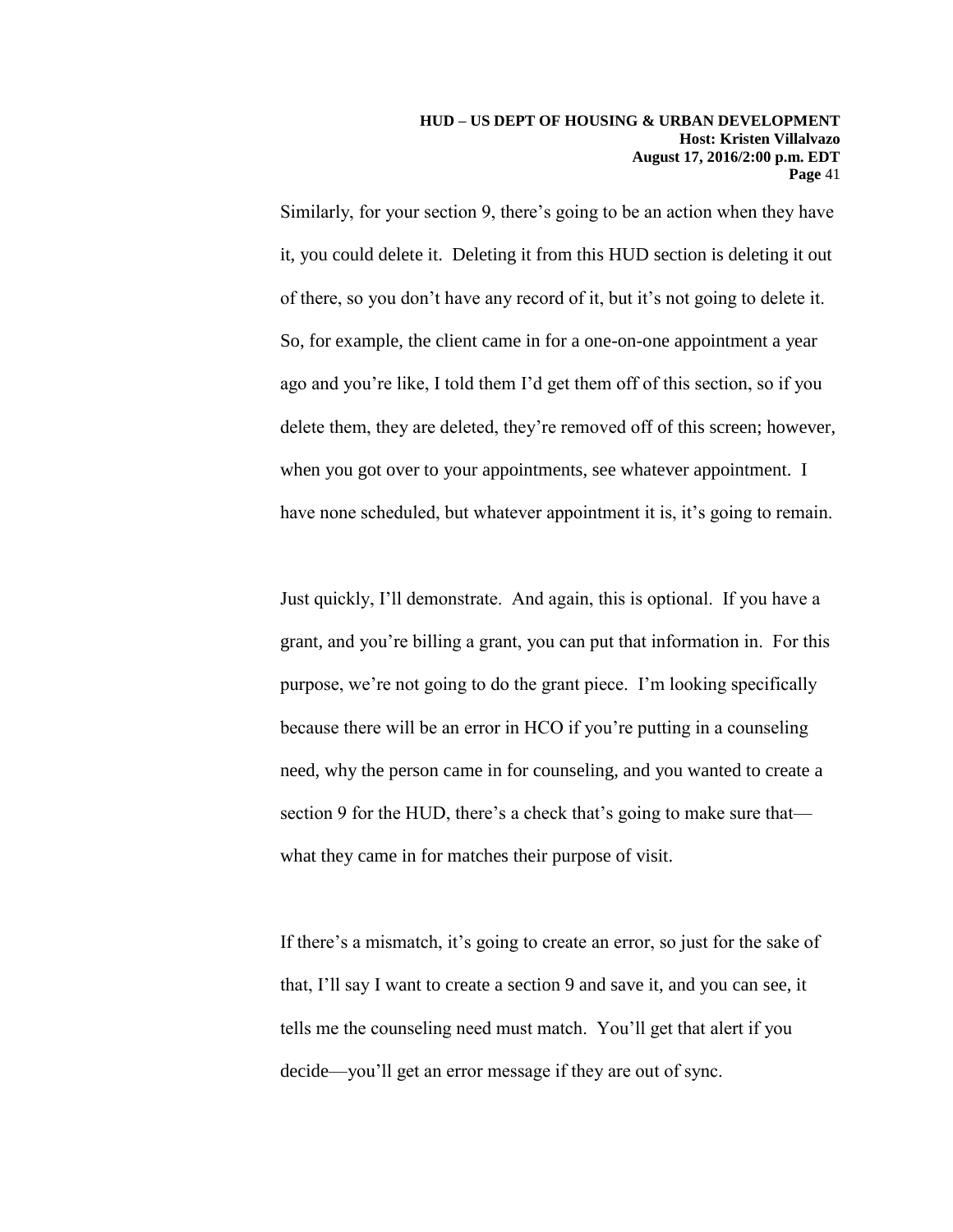And now the choices, you saw the dropdown, you want to make sure you pick one of the ones followed by HUD 9902 of the ones that are accepted. Because there are some agencies that perform some kind—they come in for counseling and they don't have HUD reporting responsibilities; that's why some of the other options are on the list. But again, if you're going to be doing your HUD reporting, you want to make sure that you pick one that HUD recognizes. Go ahead and save it.

So as you can just see, I set up an appointment and if we go back over this appointment, it was 8/17, today, so when I go back over to my HUD section and service, you see that appointment is going to show, and this is an example again.

But if you have one that's saying I just want to get it off of here, by deleting it off of the HUD section, you will get a prompt, are you sure you want to delete? And I'll say yes, and you can see it's gone from there, but if I go back over to my appointments, that appointment is still sitting there; it just means I've undone the section 9. So the section 9 box will automatically become unchecked from—the HCO will automatically uncheck it.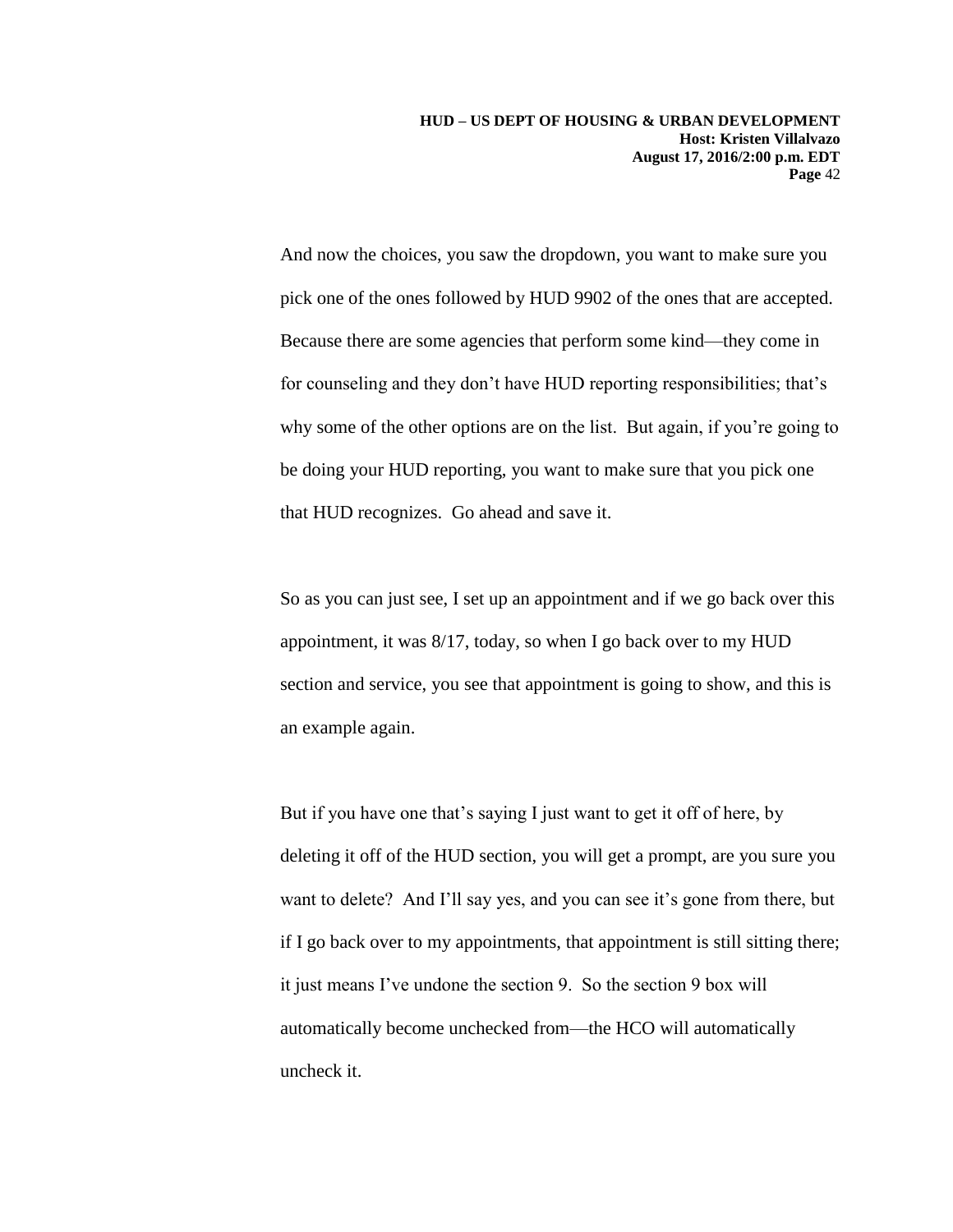Keep a record of the appointment so you can have it for historical purposes, but it's now off of your HUD 9902 section. So there's no way, not matter what reporting you do, it will never pick up that appointment. Okay. I hope that helped. If there are any further questions on that, we can definitely walk through it again.

Moderator We do have a question from the line of Dora Beltran [ph]. Your line is open.

Dora Alright. Yes. My question is what is the problem when two clients have the same HUD number? What exactly happened in there? Because something happened to my sister and I don't know if I can just change, maybe—add another client in that number?

Lisa Dora, I'm sorry. You mean, are you talking about the same HUD case number?

Dora Yes.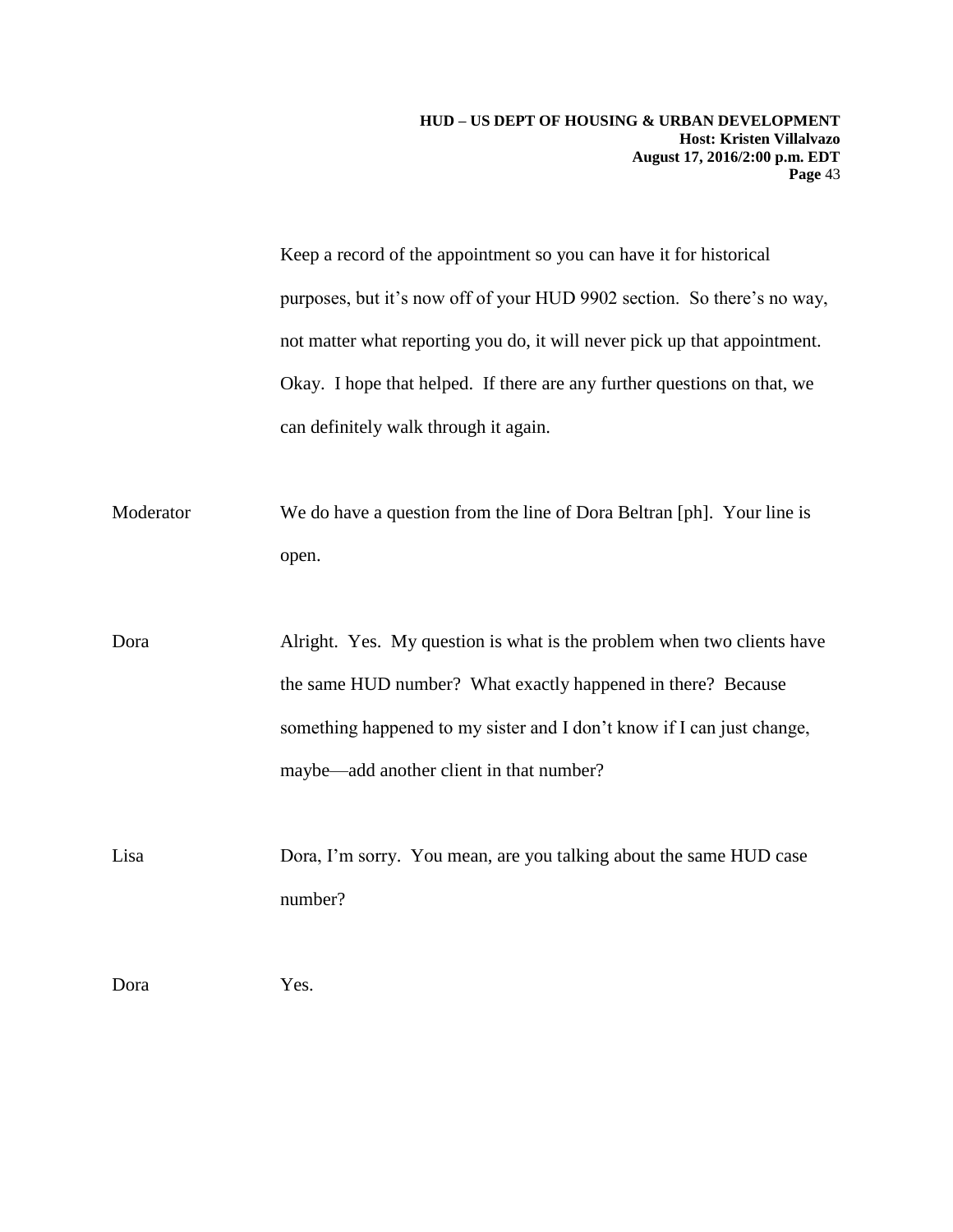| Lisa | Again, that kind of goes back to that duplication. So from a HUD               |
|------|--------------------------------------------------------------------------------|
|      | perspective, you have to generate that thing in the old reporting, but right   |
|      | now if you want to do anything, [indiscernible] based on this unique ID.       |
|      |                                                                                |
| Dora | Yes. I heard that when you said that about the—                                |
|      |                                                                                |
| Lisa | Yes. But you don't have to worry about that HUD case.                          |
|      |                                                                                |
| Dora | Okay. Perfect. I appreciate that.                                              |
| Lisa | Go ahead and use the unique ID.                                                |
|      |                                                                                |
| Dora | Alright. Thank you.                                                            |
|      |                                                                                |
| Lisa | And that's a great question. And while we're here, when you want to            |
|      | search for it, if you just do the dropdown, there is one called the case file, |
|      | unique ID. You just search and you're going to input that number, the one      |
|      | that we just had the case file. So whatever one you're searching for, if you   |
|      | get a no back from HUD and says I have a question about one, two, three,       |
|      | four, five, six, seven and you're like who is that? Then you can actually      |
|      | search for it and search for that case by that unique ID.                      |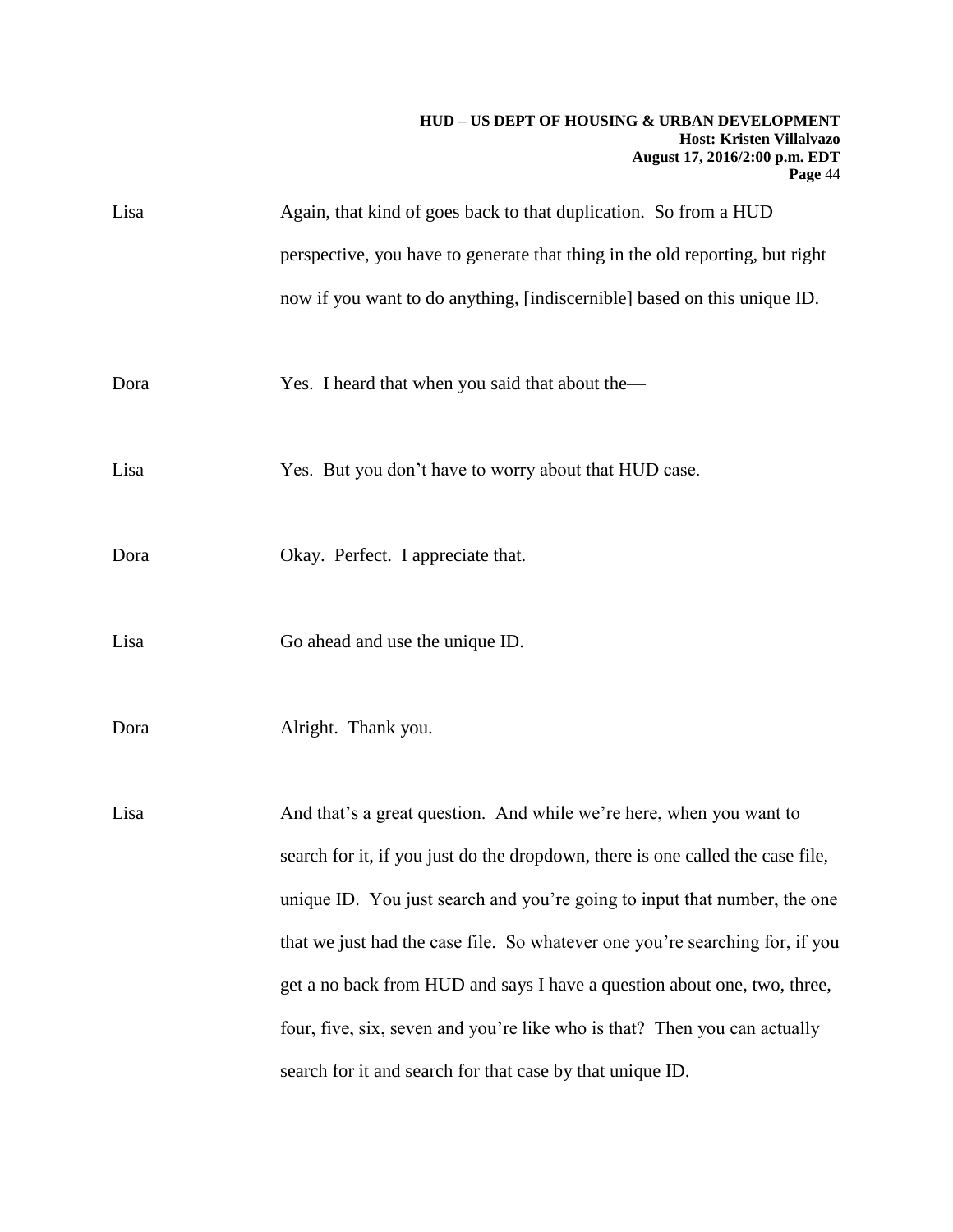| Dora      | Alright. Thank you.                                                                                                                                                                                                                                                                                                                                                                                             |
|-----------|-----------------------------------------------------------------------------------------------------------------------------------------------------------------------------------------------------------------------------------------------------------------------------------------------------------------------------------------------------------------------------------------------------------------|
| Lisa      | Okay.                                                                                                                                                                                                                                                                                                                                                                                                           |
| Moderator | There are no further questions at the moment.                                                                                                                                                                                                                                                                                                                                                                   |
| Jane      | Thank you so much, and thank you, Lisa. This has been a great session.<br>Again, we're sorry that we weren't able to get to every written question,<br>so we encourage you to write those questions in to our<br>housing.counseling@HUD.gov box, and if you could, please put into the<br>subject line the name of today's webinar, housing counselor online and the<br>HUD 9902 and we will get back with you. |
|           | Lisa, if you could give us the 800 number for you all one more time, that<br>would be great. We can put that in our—when we archive this training,<br>we'll put that number on there as well.                                                                                                                                                                                                                   |
| Lisa      | Oh, of course. Okay. Perfect. And I also put the link to the—like<br>[indiscernible] web chat if not just calling us directly. So [indiscernible]<br>to make sure you have the information.                                                                                                                                                                                                                     |